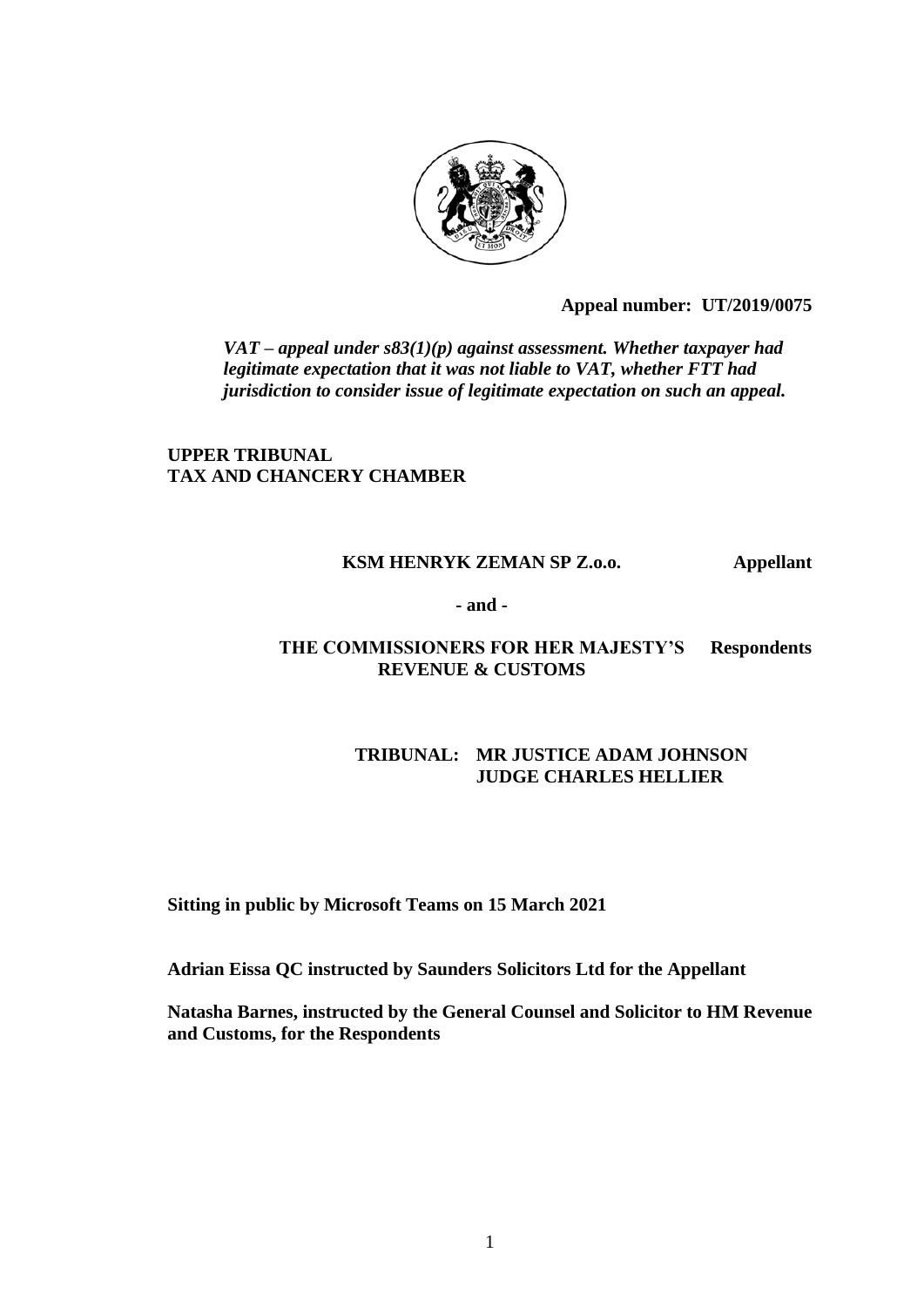## DECISION

### **Introduction**

1. KSM Henryk Zeman Sp Z.o.o. ("KSM") appealed to the First-tier Tribunal (the "FTT") against an assessment to VAT on the grounds that it had a legitimate expectation that it would not be assessed to VAT on certain supplies. It said that its legitimate expectation arose from statements made by HMRC.

2. The FTT dismissed its appeal, finding that KSM could not rely on the principle of legitimate expectation because it had not acted reasonably in relying on HMRC's statements.

3. KSM sought permission to appeal to the Upper Tribunal. Such permission was given by the Upper Tribunal after a hearing, but only after raising the question as to whether the FTT had jurisdiction to consider the question of legitimate expectation in an appeal against an assessment to VAT.

- 4. No issue arose in the FTT, or before us, in relation to the amounts involved.
- 5. Two issues therefore arise in this appeal:

(1) Whether, on the assumption that the FTT has jurisdiction to deal with legitimate expectation, it erred in concluding that KSM did not have a legitimate expectation on which it could rely, and

(2) Whether the FTT has jurisdiction to consider the public law issue of legitimate expectation in an appeal against a VAT assessment.

#### **Background facts**

6. There was no issue as to the facts. The tribunal's findings are set out clearly in paras [2] to [22] of its decision. In summary:

> (1) KSM belonged in Poland for VAT purposes. It entered into a contract with Energoinstal SA, another company based in Poland to install a boiler in the UK. Energoinstal was not registered for VAT in the UK.

> (2) KSM considered that it should register for VAT in the UK. It applied to register for VAT. HMRC sent it a questionnaire. There were two questions which the FTT described as "central to this appeal":

"(4)Do you supply any of these services to business customers who belong in the UK?"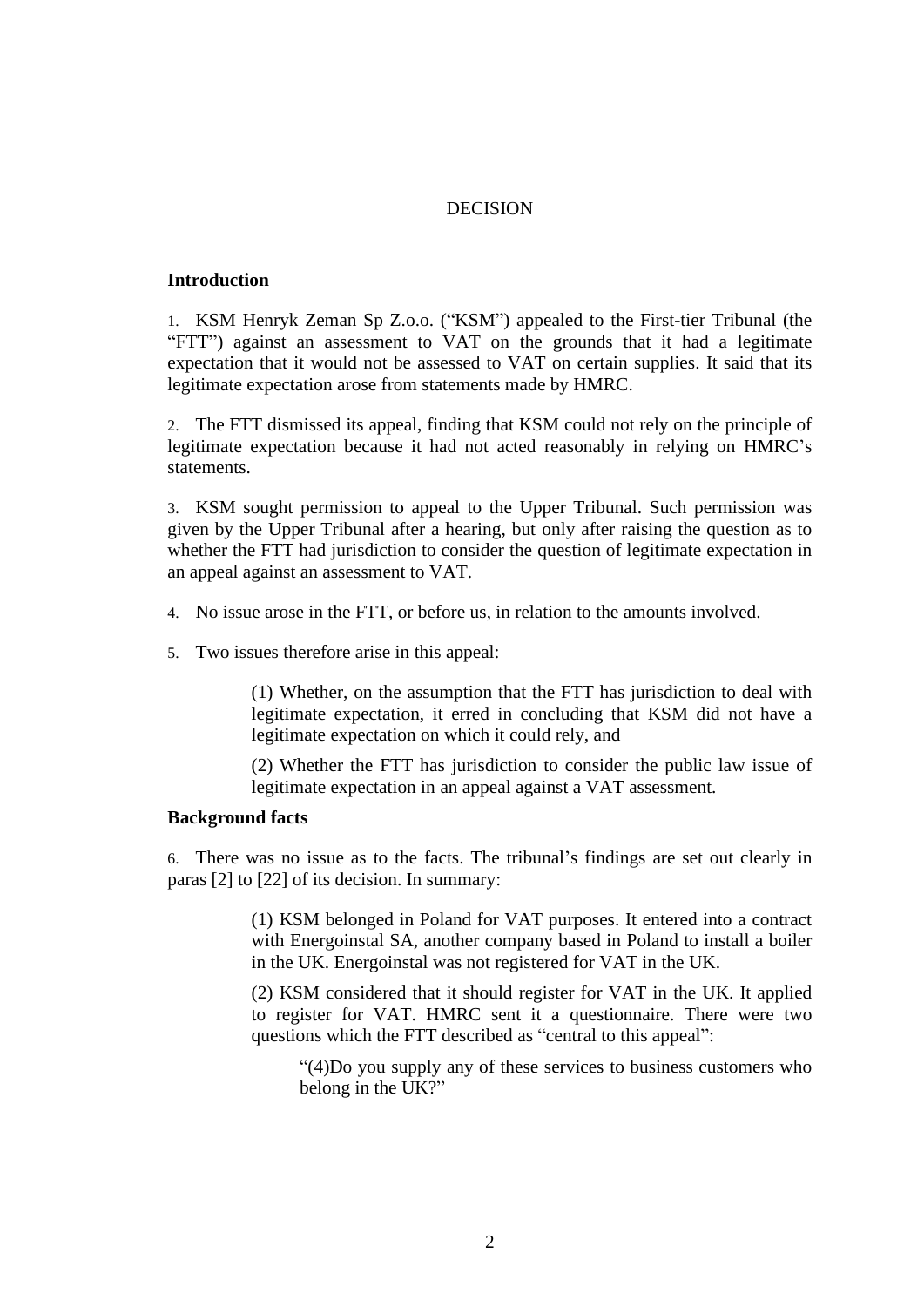KSM replied "Yes" to this question. The FTT accepted that this was because it intended in the future to provide services to such persons even though the only person to whom they were actually supplying the relevant services at the time it completed the questionnaire did not belong in the UK.

"(5b) If [you are supplying services related to land] to business customers who belong in the UK, are all these business customers registered for VAT in the UK?"

KSM also replied "Yes" to this question. The FTT held that KSM thought that Energoinstal would be registered in the UK.

(3) Following receipt of these answers HMRC wrote to KSM on 18 June 2015. Its application to register was refused. The letter said:

"You have confirmed that you are supplying construction services solely to business customers who belong in the UK and who are all registered for VAT in the UK.

"When such land related supplies are being made in the UK to VAT registered business customers it is the customer who is deemed to be making the supply in the UK and who accounts for any VAT due under the "reverse charge" procedure.

"As you are making no taxable supplies in the UK and also have no business or fixed establishment in the UK there is no requirement or entitlement to be registered for VAT in the UK. Therefore your application is refused."

(4) Following an abortive attempt to reclaim input VAT KSM applied again to be registered, this time declaring that Energoinstal did not belong in the UK. It was registered and after some correspondence HMRC assessed KSM to VAT in relation to the supplies it had made to Energoinstal.

(5) KSM appealed against the assessment to the FTT.

#### **The Legislative setting of the assessment**

7. There was no dispute about the application of the provisions relevant to the charge to VAT. VAT Act 1984 ("VATA") provides that VAT is charged on any taxable supply made in the UK by a taxable person in the course of a business. A taxable supply is any supply of goods or services in the UK other than an exempt supply. A taxable person is a person who is, or is liable to be, registered under the Act. A person is liable to be registered if his taxable supplies exceed a threshold.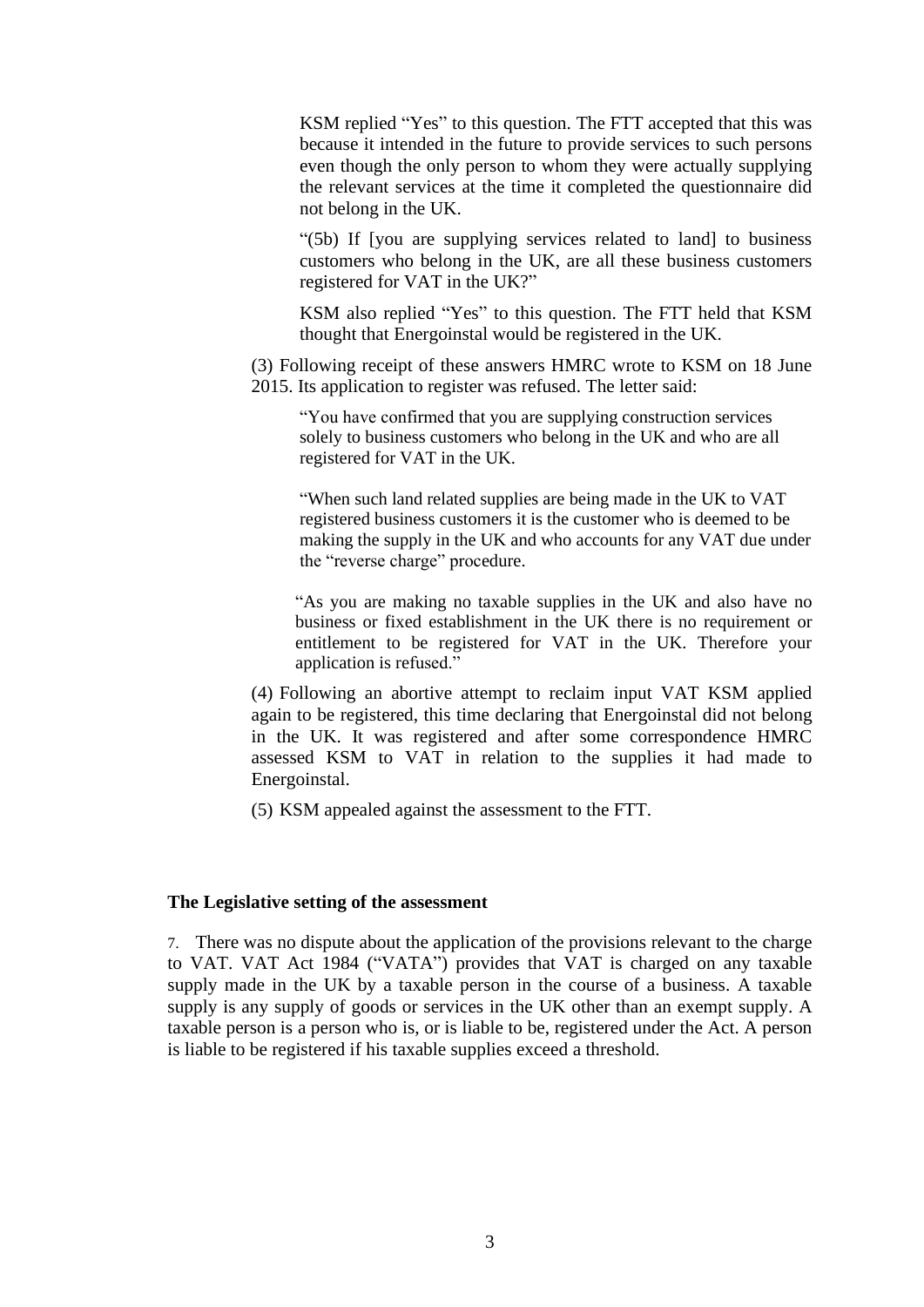8. KSM was supplying the construction of the boiler in the UK for an amount exceeding the VAT threshold. Such a supply is not exempt. Thus, without more KSM would be liable to VAT on that supply .

9. Section 8 VATA provides what is known as the Reverse Charge. Together with para  $1(2)(e)$  Sch 4A it has the effect that that if:

> (1) services are supplied by a person who belongs in a country outside the UK;

> (2) the recipient is a relevant business person (which term includes a taxable person under the Directive) who belongs in the UK; and

> (3) if the supply relates to construction works on UK land, the recipient is registered,

then instead of the supplier being treated as making the supply and the recipient is treated as making it (to himself).

10. So if Energoinstal had belonged in the UK and been registered, KSM would not have been liable to VAT on the supply of the boiler because the supply would have been treated as made by Energoinstal to itself. But Energoinstal belonged outside the UK and was not registered, so VAT was payable by KSM and KSM should have been VAT registered in the UK.

#### **The FTT's Decision**

11. The FTT was critical of the language of the questionnaire. It regarded it as insufficient to deal with the case where a person was making supplies to a customer who did not belong in the UK but who intended to make supplies to customers who would belong in the UK and were registered. It said:

"32.The problem with both these questions therefore is that KSM did intend to supply some of its services to customers which belonged in the UK and which were registered for VAT. Their answers were entirely accurate in this respect. However, their answers were **incorrect** as regards their supplies to their main and, at that time and as it turned out, their only, customer, Energoinstal, which did not belong in the UK and which was not, in the end, registered for VAT.

33. If their replies had related solely to their only actual customer, Energoinstal, then they should have given different answers to both questions (4) and (5)(b). As regards the services to be supplied to Energoinstal therefore KSM's answers to the questionnaire were incorrect.

34. In my view therefore the questionnaire was inadequate to make a final determination as to whether or not KSM should be permitted to register for VAT in the UK in its particular circumstances and given its intentions. It did not satisfactorily cover the situation in which KSM believed itself to be, ie one of making supplies both to customers which did not belong in the UK and were not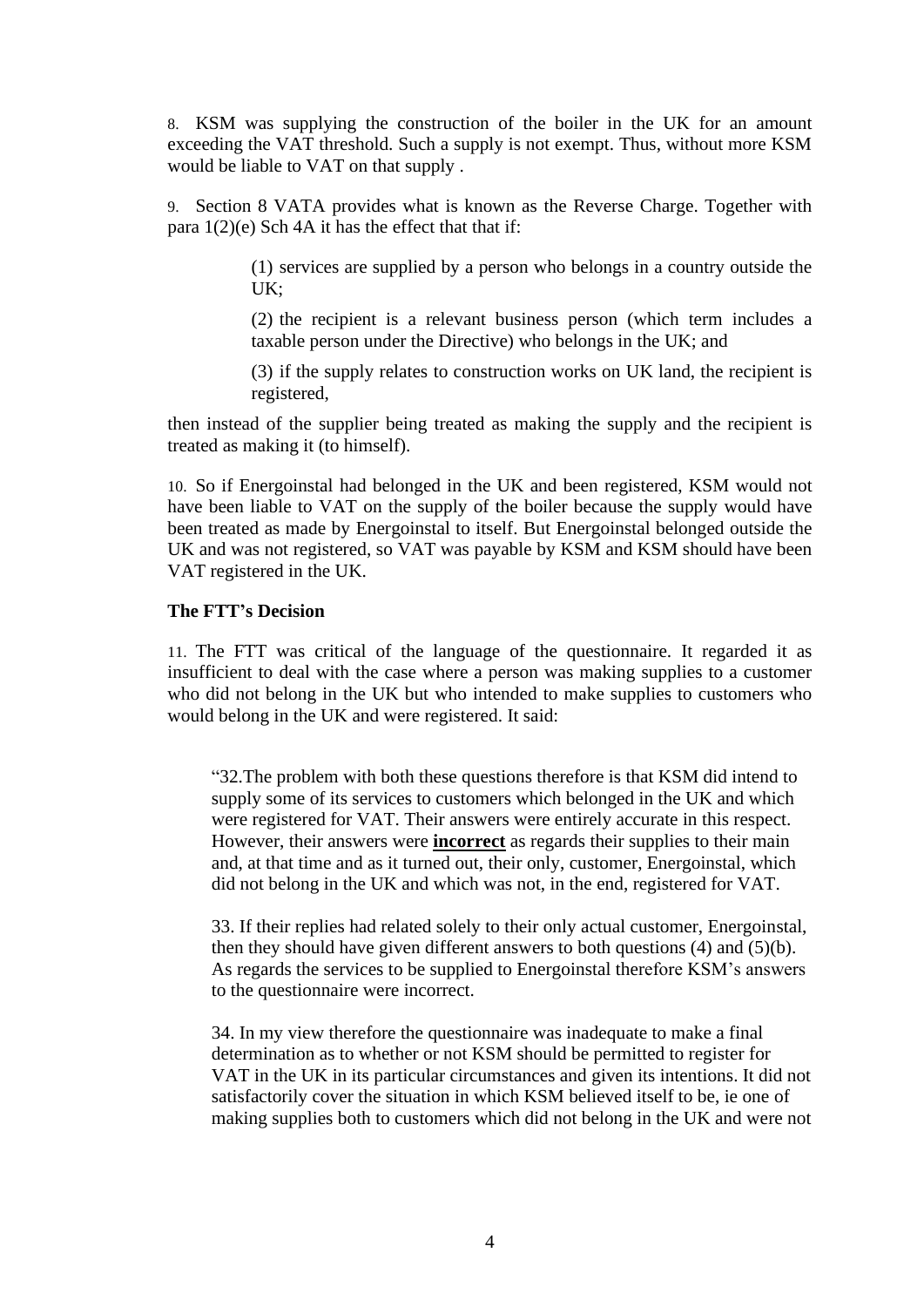registered for VAT, ie Energoinstal, and to customers which did belong in the UK and which were registered for VAT.

35. Therefore, on the basis of the information provided to them, at their specific request, HMRC did not, and indeed were unable to, address fully the question of whether or not KSM were required, or should be permitted, to register for VAT in the UK in their particular circumstances. I can however understand how HMRC reached the conclusion they did given the answers to the questions which had been provided by KSM.

36. Nevertheless, when HMRC replied to KSM rejecting its application to register it explained clearly its reasons for rejecting the application and invited KSM to provide further information if it did not agree with their decision. This KSM declined to do."

12. The FTT then said that if KSM were to be entitled to rely on the principle of legitimate expectation "their actions must have been reasonable". It noted that KSM had sought professional advice. That, it said, was reasonable behaviour. But those advisers had advised that HMRC's refusal to register KSM was wrong and no challenge was mounted. The failure to contest HMRC's decision was not reasonable [47] and as a result KSM were not entitled to rely on the principle of legitimate expectation.

## **The First Question: did KSM have a legitimate expectation that it was not assessable?**

## *The parties' arguments*

13. Mr Eissa QC says that KSM acquired a legitimate expectation that it was not assessable by reason of HMRC's letter of 18 June 2015 when read in the context of its answers to the questionnaire in its application to register. That letter contained no request to confirm the facts on which HMRC's response was predicated, and KSM could rely on its conclusion. KSM acquired its expectation on receipt of that letter and the fact that it did not challenge HMRC's conclusion could not deprive it of the expectation it had acquired. KSM had done its best: the questionnaire was, as the FTT had found, deficient, and that was not KSM's fault. Its expectation could not be defeated by the fact that HMRC's decision was founded on a badly constructed questionnaire compiled by HMRC.

14. Miss Barnes relies on the principles summarised by Nugee J in *R(oao Veolia ES Landfill Ltd) v HMRC* [2016] EWCA 1880 Admin*:*

"(1) HMRC may create a legitimate expectation that a person's tax affairs will be treated in a particular way either by the promulgation of general guidance to a body of taxpayers or by a specific statement or ruling given to a taxpayer.

(2) A legitimate expectation will only arise if the guidance or the specific statement is clear, unambiguous and devoid of any relevant qualification.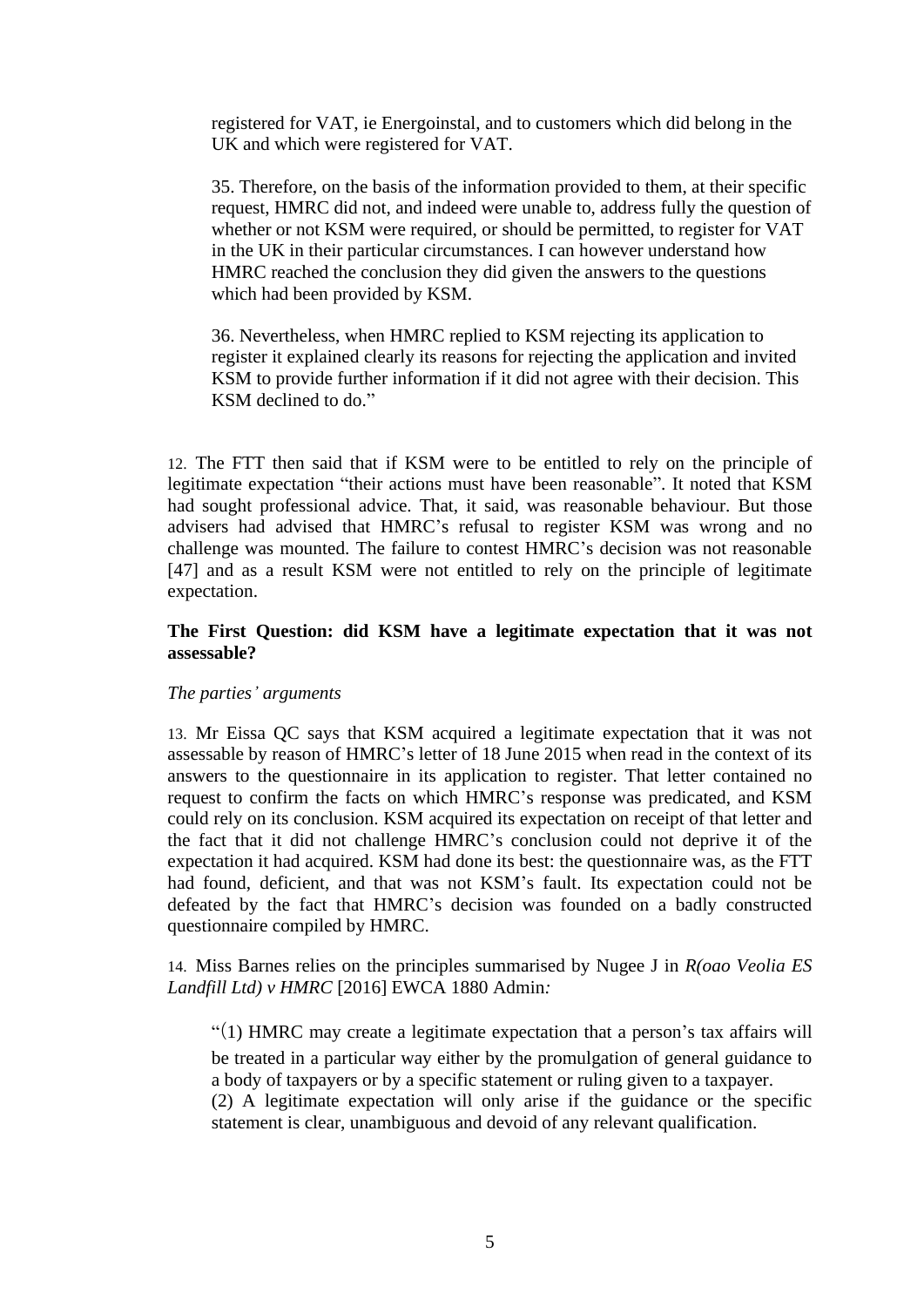(3) If a taxpayer approaches HMRC for a ruling, he has an obligation to place all his cards face up on the table, in the sense of giving full details of the transaction on which he seeks the revenue's decision.

(4) Provided there was a clear and unambiguous statement, and provided the taxpayer has placed all his cards face up on the table, he will generally be entitled to rely on an assurance given to him as binding on HMRC. A similar entitlement arises in relation to guidance issued by HMRC."

15. Miss Barnes accepts that there was some ambiguity in the questionnaire but says that even so these criteria were not satisfied. The letter of 18 June made the facts HMRC relied upon clear. The letter was not devoid of relevant qualification since it spelled out the assumptions on which the conclusions were based. And, because KSM had not set out "full details" of its transactions, it could not be said that it had placed all its cards face up on the table.

### *Discussion – legitimate expectation*

16. We do not consider that KSM had a legitimate expectation that it would not be liable to VAT on its supplies to Energoinstal. It seems to us that the letter of 18 June gave KSM a legitimate expectation that if it was "supplying construction services solely to business customers who belong in the UK and who are all registered for VAT in the UK" it would not be making taxable supplies. If its supplies had been so limited it would have had a legitimate expectation that they were not taxable, but its supplies were not so limited and so it could have no legitimate expectation that its supplies would not be assessable.

17. We accept that the letter of 18 June must be read in context and that the questionnaire in the application to register is part of that context. But even if there was from KSM's perspective some ambiguity in the questionnaire there was none in the letter of 18 June, and any ambiguity in the questionnaire was plainly resolved by that letter. Even if KSM considered that the relevant questions in the questionnaire referred to future intentions, it could not have doubted the meaning of the letter of 18 June.

18. Miss Barnes' formulation is substantially the same: the letter contained a premise, a relevant qualification, which was not satisfied.

19. For these reasons, which differ from those of the FTT, we find that the FTT did not err in its decision that KSM did not have a legitimate expectation that it would not be taxable on its supplies to Energoinstal.

20. That is sufficient to dispose of this appeal, but we should say something about the more vexed question of whether the FTT had jurisdiction to consider the legitimate expectation argument.

## **The Second Question: Jurisdiction**

*The Legislation*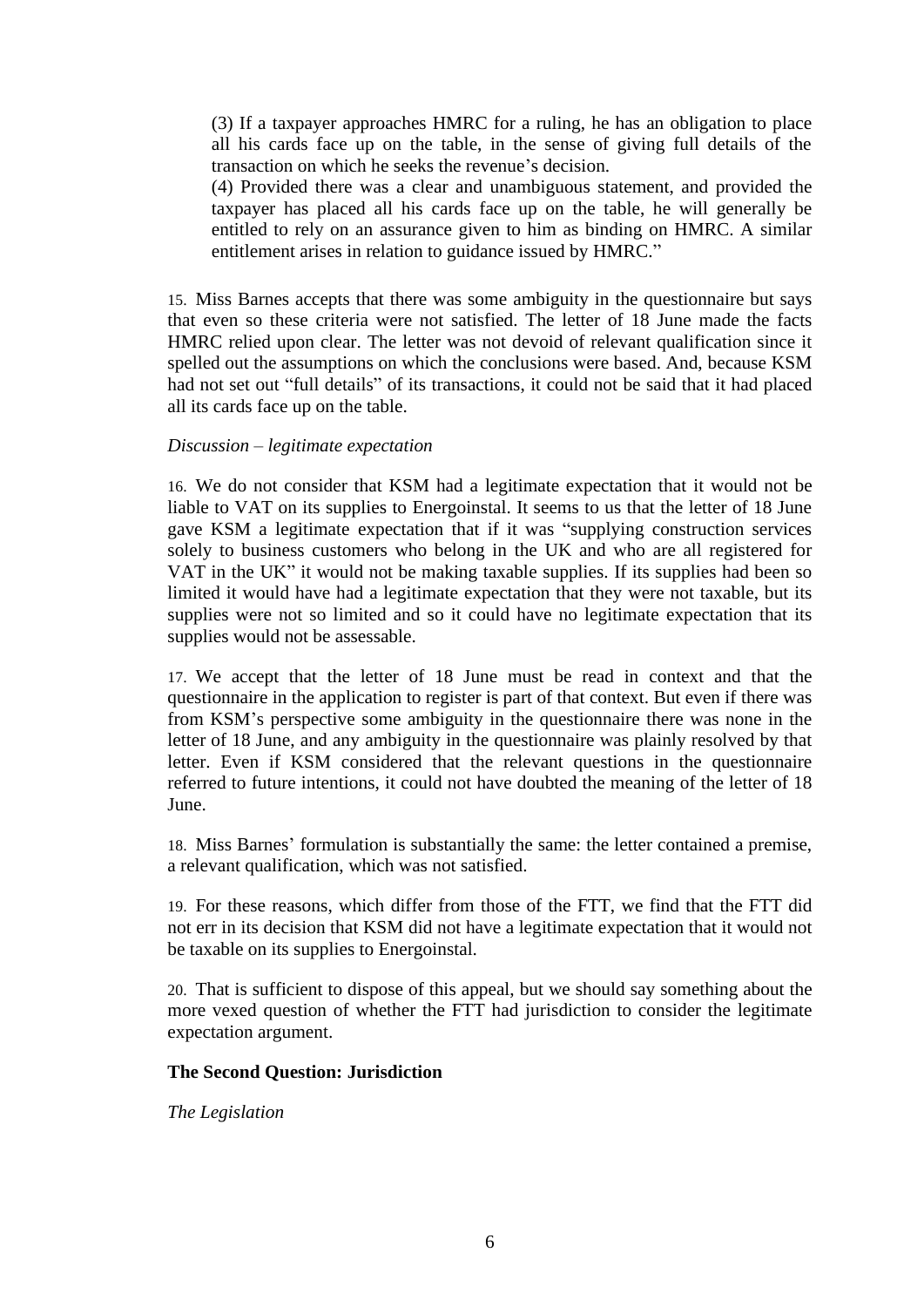21. Section 73(1) VATA provides:

"(1) Where a person has failed to make any returns required under this Act (or under any provision repealed by this Act) or to keep any documents and afford the facilities necessary to verify such returns or where it appears to the Commissioners that such returns are incomplete or incorrect, they may assess the amount of VAT due from him to the best of their judgment and notify it to him"

22. Section 83(1) VATA provides

"(1) Subject to sections 83G and 84, an appeal shall lie to the tribunal with respect to any of the following matters—"

23. There follow 33 different matters, of which the variation in the jurisdiction conferred is illustrated by the following selection:

"(*a*) the registration or cancellation of registration of any person under this Act;

(*b*) the VAT chargeable on the supply of any goods or services or, subject to section 84(9), on the importation of goods;

(*c*) the amount of any input tax which may be credited to a person;

(*da*) a decision of the Commissioners under section 18A—

(i) as to whether or not a person is to be approved as a fiscal warehouse keeper or the conditions

from time to time subject to which he is so approved;

(ii) for the withdrawal of any such approval; or

(iii) for the withdrawal of fiscal warehouse status from any premises;

(*e*) the proportion of input tax allowable under section 26;

(*l*) the requirement of any security under section 48(7) or paragraph 4(1A) or (2) of Schedule 11;

…

…

…

(*na*) any liability to a penalty under section 69C, any assessment of a penalty under that section or the amount of such an assessment;

**(***p***) an assessment—**

**(i) under section 73(1) or (2) in respect of a period for which the appellant has made a return under this Act; or (ii) under [subsections (7), (7A) or (7B)]1 of that section;**

### **or the amount of such an assessment;**

…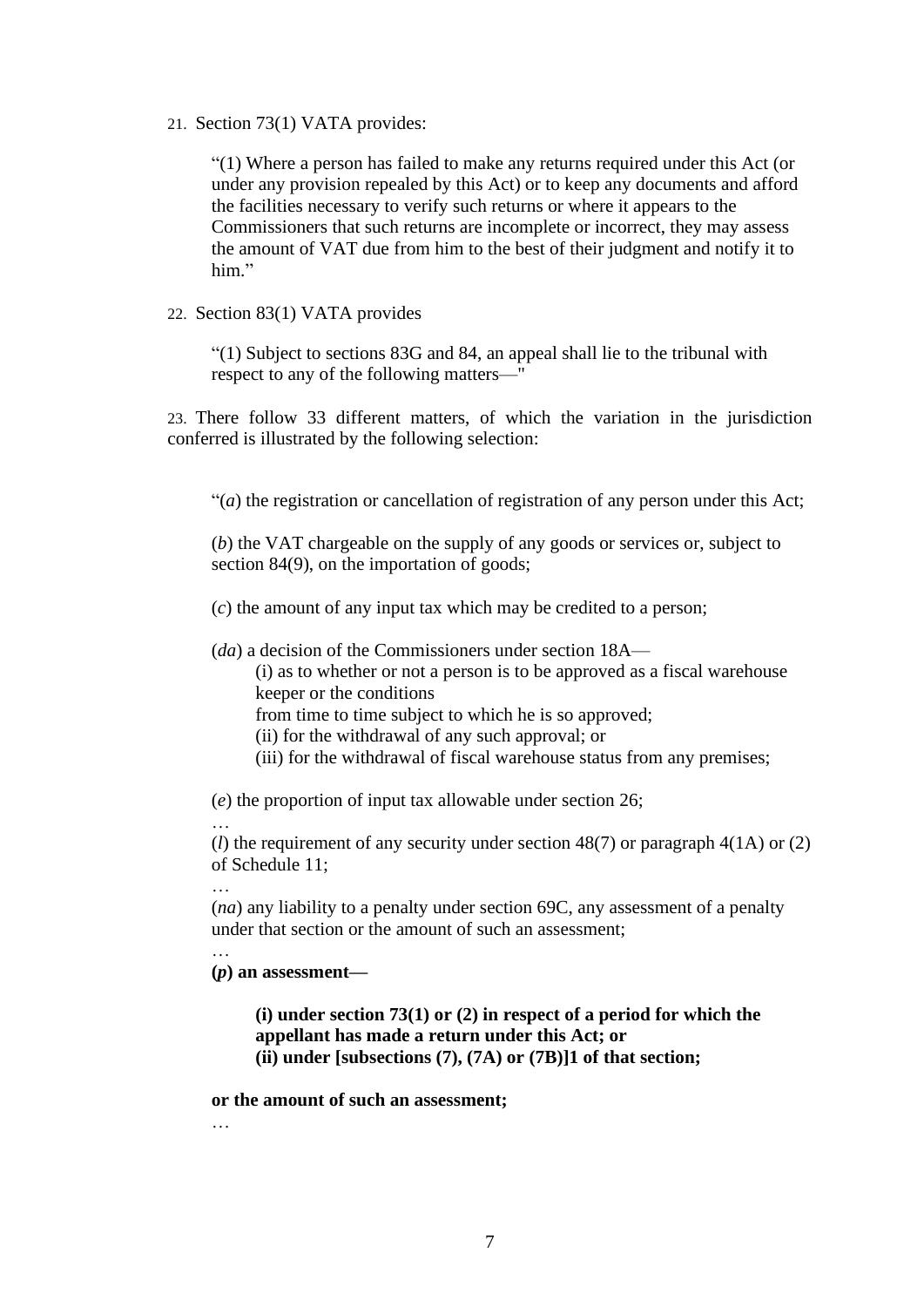(*r*) the making of an assessment on the basis set out in section 77(4);

(*rb*) an assessment under section 77C or the amount of such an assessment;

(*s*) any liability of the Commissioners to pay interest under section 78 or the amount of interest payable;

(*sa*) an assessment under section 78A(1) or the amount of such an assessment;

(*t*) a claim for the crediting or repayment of an amount under section 80, an assessment under subsection (4A) of that section or the amount of such an assessment;

(*ta*) an assessment under section 80B(1) or (1B) or the amount of such an assessment;

(*u*) any direction or supplementary direction made under paragraph 2 of Schedule 1;

(*y*) any refusal of authorisation or termination of authorisation in connection with the scheme made under paragraph 2(7) of Schedule 11;

(*z*) any conditions imposed by the Commissioners in a particular case by virtue of paragraph  $2B(2)(c)$  or  $3(1)$  of Schedule 11."

### *The parties' arguments*

…

…

24. Miss Barnes says that since the FTT is a creature of statute, the answer to the question of whether or not it has jurisdiction to consider a challenge to an assessment on general public law grounds is a matter of the proper construction of section  $83(1)(p)$ . She says that the wording of section  $83(1)(p)$  does not confer such jurisdiction.

25. Mr Eissa QC says that it does not follow that because a tribunal is a creature of statute that its functions are limited to those bestowed by statute. He says that tribunals are implicitly subject to, and bound to apply, the ordinary principles of public law; statutes are drafted on the basis that the ordinary principles of the common law would apply to express statutory provisions (*Ex Parte Pierson* 1998 AC 539). A decision to assess which was ultra vires at common law was a nullity and should be recognised as such by the tribunal: there was no difference between a decision which was void or voidable if it was ultra vires. He cites Lord Steyn (quoting Lord Browne-Wilkinson) in *Boddington* at 171H - 172:

> "If the decision-maker exercises his powers outside the jurisdiction conferred, in a manner which is procedurally irregular or is Wednesbury unreasonable, he is acting ultra vires and therefore unlawfully."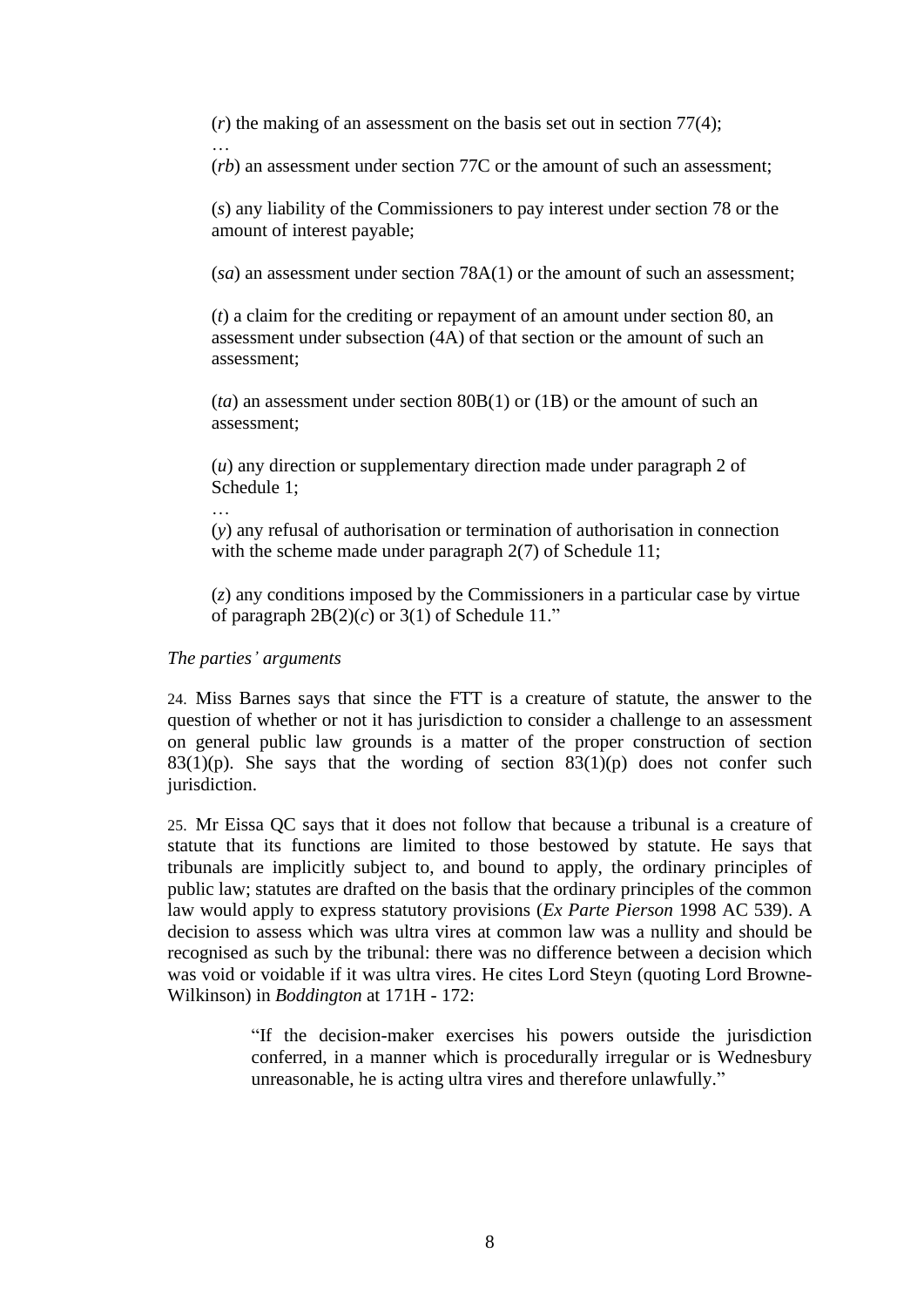26. He says that no special language was needed in the statutory words creating the tribunal to enable it so to find (*Oxfam v R&C Comms* [2010] STC 686 at [68]). The principle in *O'Reilly v Mackman* that it was in general an abuse of process to challenge the validity of public acts otherwise than by judicial review applied only to purely public acts; a VAT assessment could not be so described. The exceptions to that principle thus encompass an appeal against an assessment. Thus the ability to apply relevant public law concepts is implicit in the statutory authority given by section  $83(1)(p)$ .

### *A question of statutory interpretation*

27. We have no doubt that the nature of the FTT's jurisdiction depends on the proper construction, in the context of the statutory provisions to which it relates, of the statutory provision by which it is given, in this case, section  $83(1)(p)$ . That is quite clear from: *John Dee Ltd v CCE* [1995] STC 94; *Oxfam v HMRC* [2009] EWHC 3078 Ch; *R & J Birkett & Ors v HMRC* [2017] UKUT 89 (TCC); *PML Accounting Ltd R(oao) v HMRC* [2018] EWCA Civ 2231; *HMRC v David Goldsmith* [2019] UKUT 325 (TCC); *Beadle v R & C Comms* [2020 EWCA Civ 562.

28. That is the beginning, rather than the end, of the inquiry however.

29. It is well established that the exclusivity principle derived from *O'Reilly v Mackman* [1983] 2 AC 237 is subject to exceptions. These include certain cases where a public law defence is raised in a private law action: see *Wandsworth London BC v Winder [1994] AC 461* and *Pawlinski v Dunnington* [1999] EWCA Civ 3020.

30. The question in this case is how the exclusivity principle operates in the context of a statutory scheme which contemplates private enforcement action being taken against a defendant.

31. An important part of that analysis is to determine the proper approach to be taken to construction of the relevant statutory language.

32. This point arose recently in the tax context in *Beadle v R&C Comms* [2020] EWCA Civ. 562. *Beadle* concerned an appeal against a penalty for a failure to comply with a Partner Payment Notice (a "PPN"), issued in the context of a film finance scheme. Simler LJ at [44] endorsed the view that:

> " … the exclusivity principle derived in *O'Reilly v Mackman* [1983] 2 AC 237 is subject to an important limitation which itself has limits as follows. Where a public body brings enforcement action against a person in a court or tribunal (including a court or tribunal whose only jurisdiction is statutory) the promotion of the rule of law and fairness means, in general, that person may defend themselves by challenging the validity of the enforcement decision or some antecedent decision on public law grounds, save where the scope for challenging alleged unlawful conduct has been circumscribed by the relevant statutory scheme, which excludes such a challenge. The question accordingly is whether the statutory scheme in question excludes the ability to raise a public law defence in civil (or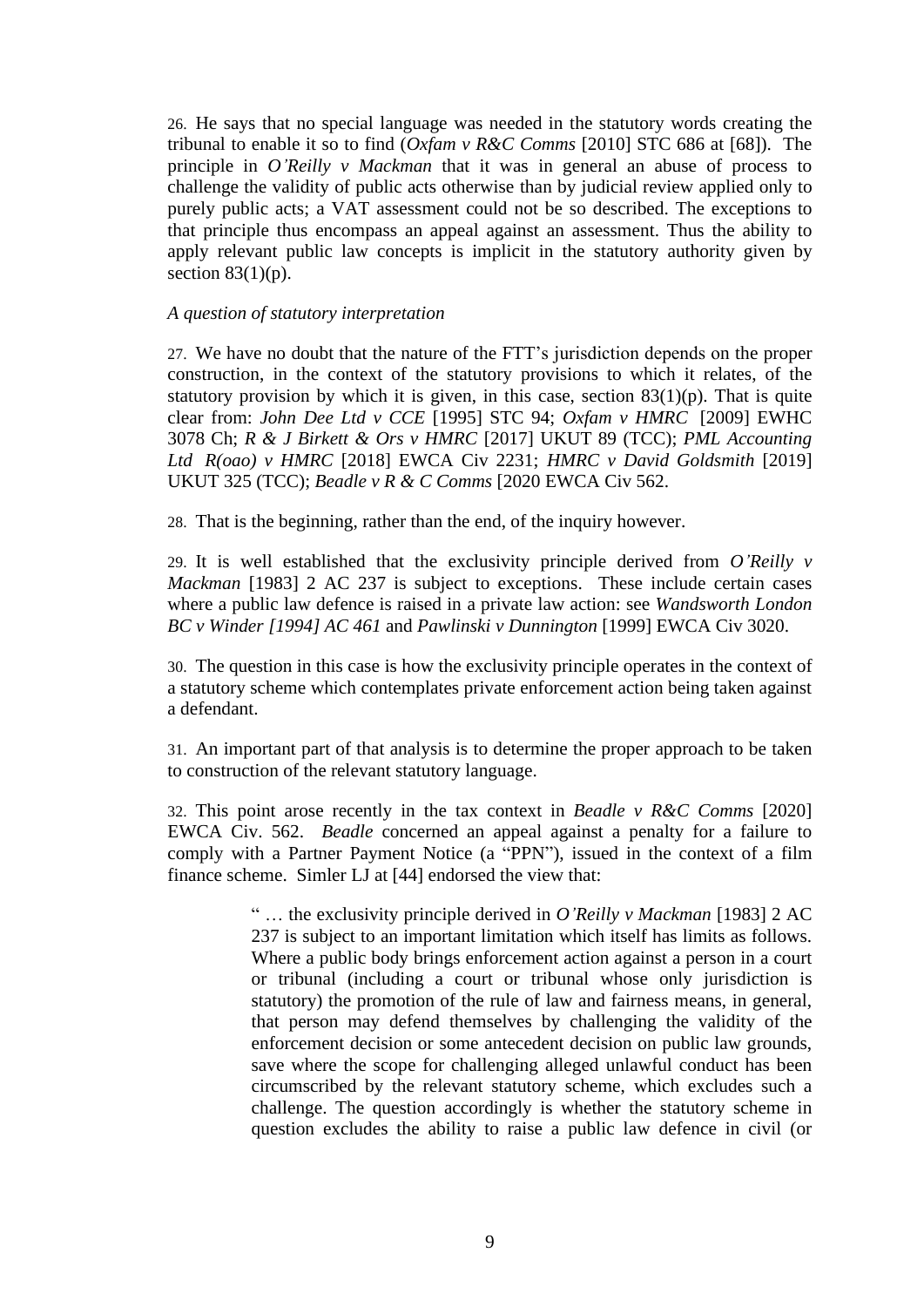criminal) proceedings that are dependent on the validity of an underlying administrative act."

33. Simler LJ went on to say that the exclusion need not arise expressly but might arise by clear and necessary implication when the relevant statutory scheme is construed as a whole and in light of its context and purpose.

34. It seems to us that a similar logic must apply here. Although technically the taxpayer is a claimant in the proceedings rather than a defendant, in substance he is defending part of an enforcement action by HMRC. The promotion of the rule of law and fairness means that the taxpayer should be entitled to defend himself by challenging the validity of the enforcement decision or some antecedent decision on public law grounds, unless that entitlement is excluded by the relevant statutory regime. That is a question of construing the relevant statutory language.

35. On the facts of *Beadle*, given the regime for PPNs contained in the Finance Act 2014, it *was* a clear and necessary implication of the statutory language that the ability to raise a public law challenge was excluded.

36. What is the position in this case? The authorities on the proper construction of s83(1) present a somewhat fragmented picture. The subsections within section 83(1) cover a variety of situations and are of course expressed differently.

37. Perhaps the high watermark in terms of cases construing section 83(1) expansively, i.e. in manner which includes consideration of public law issues, is *Oxfam [2009] EWHC 3078* Ch, a decision of Sales J (as he then was). That was a case under section 83(1)(c), which provides that " *… an appeal shall lie to the tribunal with respect to … (c) the amount of any input tax which may be credited to a person*."

38. Oxfam appealed against HMRC's refusal of a VAT input tax refund claim. In the FTT Oxfam rested its case on an agreement with HMRC but it also brought judicial review proceedings arguing that it had a legitimate expectation of a repayment. The FTT dismissed its appeal and Oxfam's appeal therefrom came before Sales J together with the judicial review application. Sales J treated the legitimate expectation argument as a new argument in the appeal from the FTT under VATA and ruled on it as part of his decision in that appeal. He did not give permission for the judicial review action [5]. His reasoning as to the scope of section  $83(1)(c)$  was therefore a necessary part of his decision.

39. Although he recognised that he was departing form a widely held view, Sales J considered that section 83(1)(c) conferred jurisdiction on the FTT to consider issues of public law relevant to the matter in that subheading. He did so because:

> (i) he regarded the ordinary meaning of the phrase "*with respect to*" in the opening words of section 83(1) as clearly wide enough to cover any question relating to the determination of the input tax,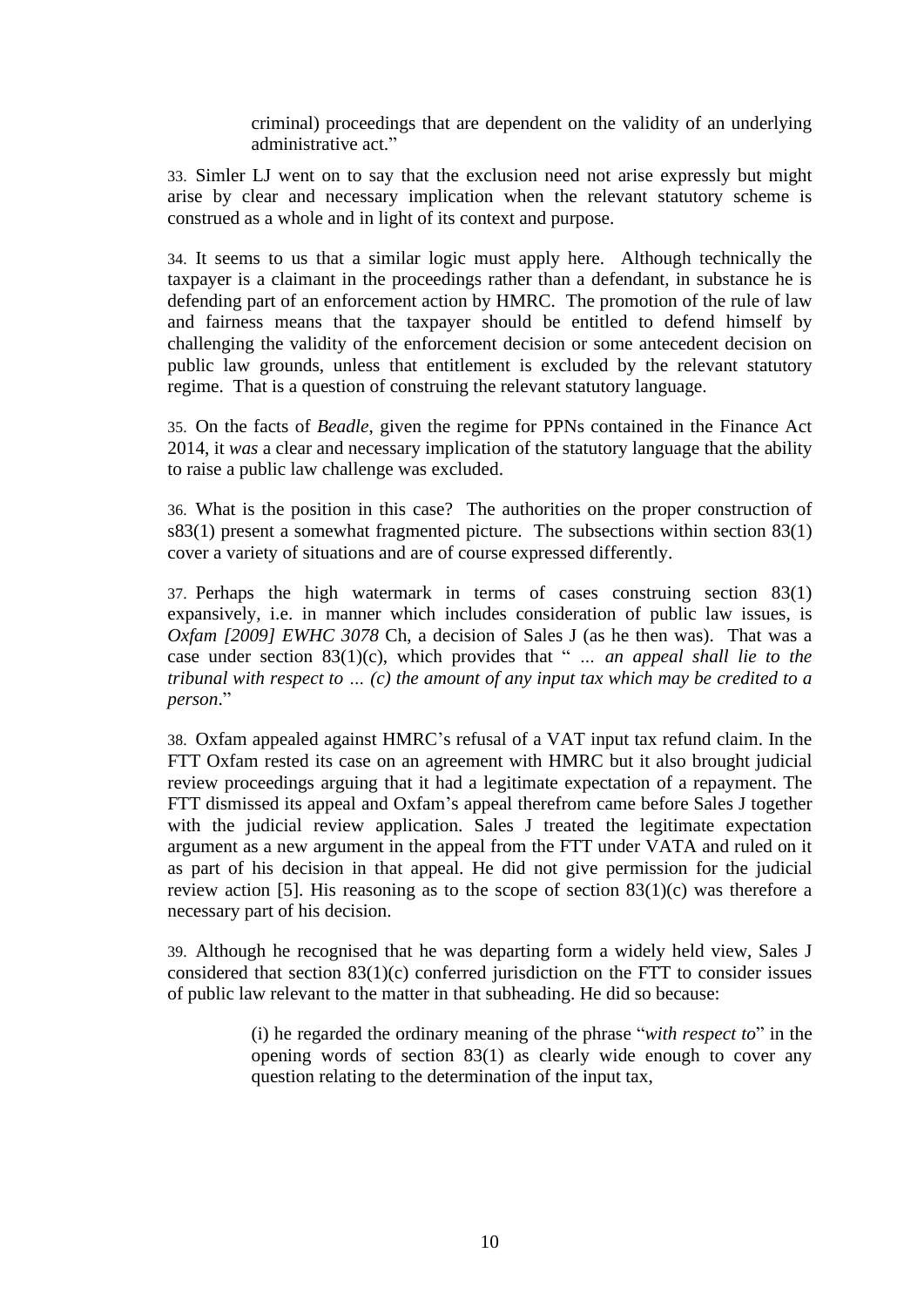(ii) the jurisdiction of the tribunal was determined by reference to the subject matter of the heading, not by reference to a legal regime or type of law,

(iii) at [68], it happened regularly elsewhere in the legal system that courts or tribunals with jurisdiction defined in statute by general words had jurisdiction to decide issues of public law relevant to determination of questions falling within their statutorily defined jurisdiction. No special language was required to achieve that effect. There was no presumption that public law issues were reserved to the High Court in the exercise of its judicial review jurisdiction. He cited *Wandsworth LBC v Winder* [1985] AC 461; *Doherty v Birmingham City Council* [2008] UKHL 57 ); *Boddington v British Transport Police* [1999] 2 AC; and *DPP v Head* [1959] AC 83),

(iv) there was no good reason for treating the tribunal's jurisdiction as more limited, and

(v) there was a public benefit if the tribunal had such a jurisdiction:

"[70] Moreover, there is a clear public benefit in construing section 83 by reference to its ordinary and natural meaning which strongly supports that construction. It is desirable for the Tribunal to hear all matters relevant to determination of a question under section 83 (here, the amount of input tax to be credited to a taxpayer) because (a) it is a specialist tribunal which is particularly well positioned to make judgments about the fair treatment of taxpayers by HMRC and (b) it avoids the cost, delay and potential injustice and confusion associated with proliferation of proceedings and ensures that all issues relevant to determine the one thing the HMRC and taxpayer are interested in (in this case, the amount of input tax to be recovered) are resolved on one occasion in one place. It seems plausible to suppose that Parliament would have had these public benefits in mind when legislating in the wide terms of section 83."

40. Sales J also drew a parallel between the adjudication of an agreement between HMRC and a taxpayer and a legitimate expectation.

41. At [76], Sales J said that whilst section 83 does not confer a *general* supervisory jurisdiction for which clear words would be required - a point made by Lord Lane CJ in an earlier case under the predecessor legislation, *C&E Comms v JH Corbitt [1980] STC 231* - it is a *non sequitur* to say that the tribunal has no power to apply public law principles relevant to an appeal within one of the sub-paragraphs of section 83(1):

> "It is clear that section 83 – like section 40 of the 1972 Act - does not confer any general supervisory jurisdiction on the Tribunal, but it seems to me to be a non sequitur to say that the Tribunal has no power to apply public law principles if they are relevant to an appeal against (i.e. a decision either to uphold or overturn) a decision of HMRC which falls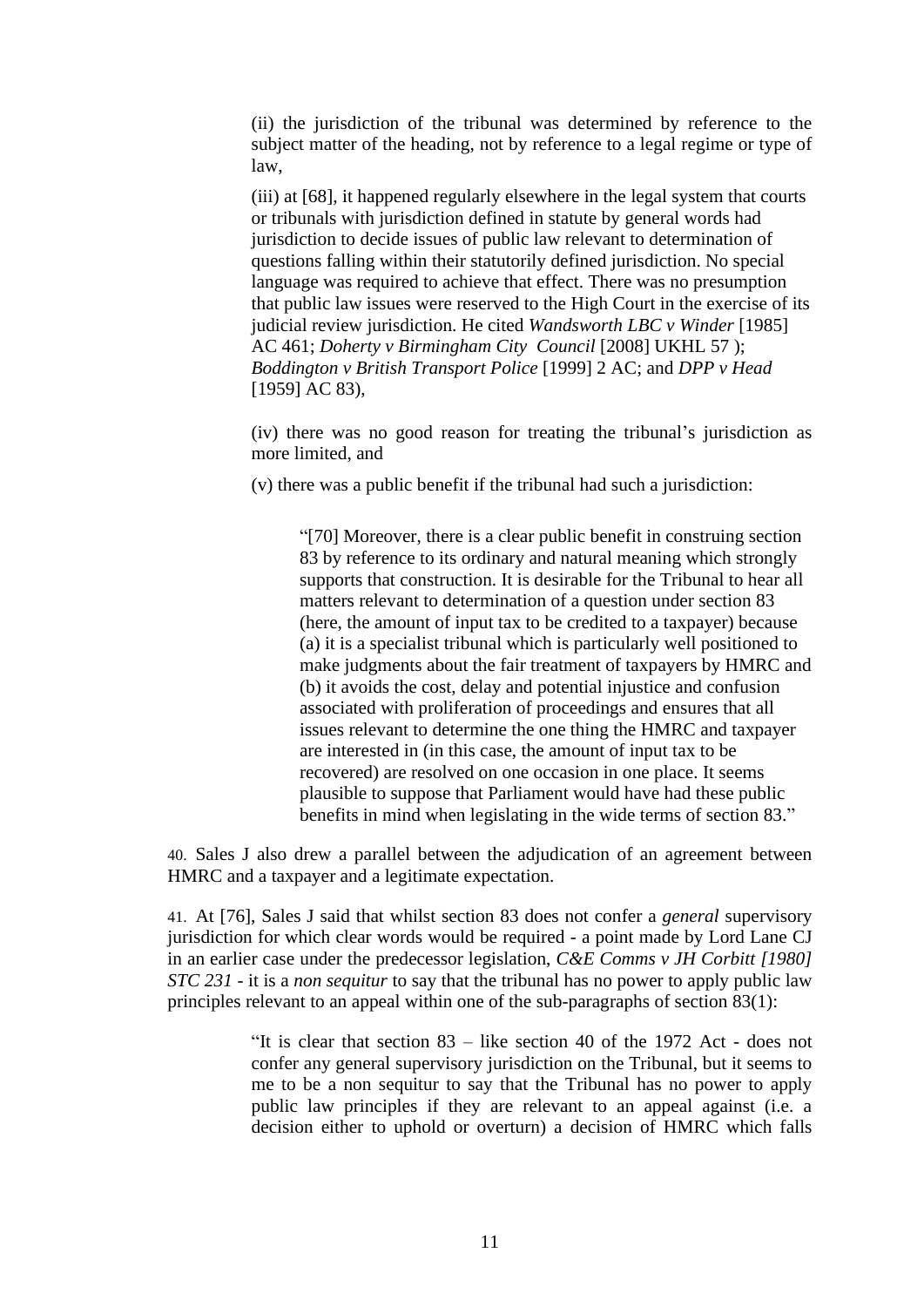within the terms of one of the headings of jurisdiction set out in section 83 … .*"*

42. In other words, depending on the nature of the issues falling within the scope of a particular sub-heading or subsection, it may well be that public law principles do fall within the scope of the appeal jurisdiction that subsection confers. As we see it, that is not a proposition at odds with Lord Lane's observations in *Corbitt*, because it is not saying anything about what is needed to confer a general supervisory jurisdiction. It is saying no more and no less than that one must look at each of the subsections on its own terms and determine whether public law issues are likely to be relevant to the appeal jurisdiction each creates.

43. In a later case, *HMRC v Abdul Noor [2013]* UKUT 071 (TC), the Upper Tribunal took exactly the opposite view of the same issue under section 83(1)(c), i.e. whether there was jurisdiction on an appeal with respect to "the amount of any input tax which may be credited to a person", to consider a taxpayer's claims based on the public law concept of legitimate expectation.

44. The Upper Tribunal concluded not. It considered that the right given by  $83(1)(c)$ is in respect of a person's right to credit for input tax "under the VAT legislation". The subject matter of s  $83(1)(c)$  was the "amount of input tax"; input tax was a creature of the statute and the FTT's jurisdiction was formulated by reference to that statutory concept. The claim based on legitimate expectation was not a claim under the VAT legislation.

45. The Tribunal did not agree with Sales J's view that as a matter of ordinary language in context the words "with respect to" were wide enough to cover any legal question relevant to the issue of the amount of input tax attributable to the taxpayer. Any result of giving effect to the legitimate expectation would not affect the "amount of input tax". It went too far in the context of a section focussed on decisions relating to rights and obligations under the VAT legislation to include a right arising from a legitimate expectation in the words "input VAT" as Sales J's reasoning implicitly required.

46. This approach – which draws a distinction between determining of the amount of tax due (which falls within the appeal jurisdiction), and other matters (which do not) – echoes that in other decisions. An example involving section 83 is *C&E Comms v National Westminster Bank* [2003] EWCA 1822 (Ch), a case involving section  $83(1)(t)$ . The Commissioners had invoked the defence of unjust enrichment against the appellant's claim for repayment of VAT, but had not invoked that defence in relation to the claims by other parties. Jacob J considered whether the appellant's complaint of unfair treatment was within the jurisdiction of the tribunal under section 83(1)(t). He concluded not, because the essence of the unfair treatment case was not that the VAT was not due, but that *even though it was due,* it should be repaid because the appellant's trade rivals had been repaid. That was outwith section  $83(1)(t)$ .

47. Another, earlier example from a different context is *Aspin v Estil* [1987] STC 723. This case concerned a taxpayer who claimed that he had relied on information given to him by the Revenue over the telephone that certain income would not be subject to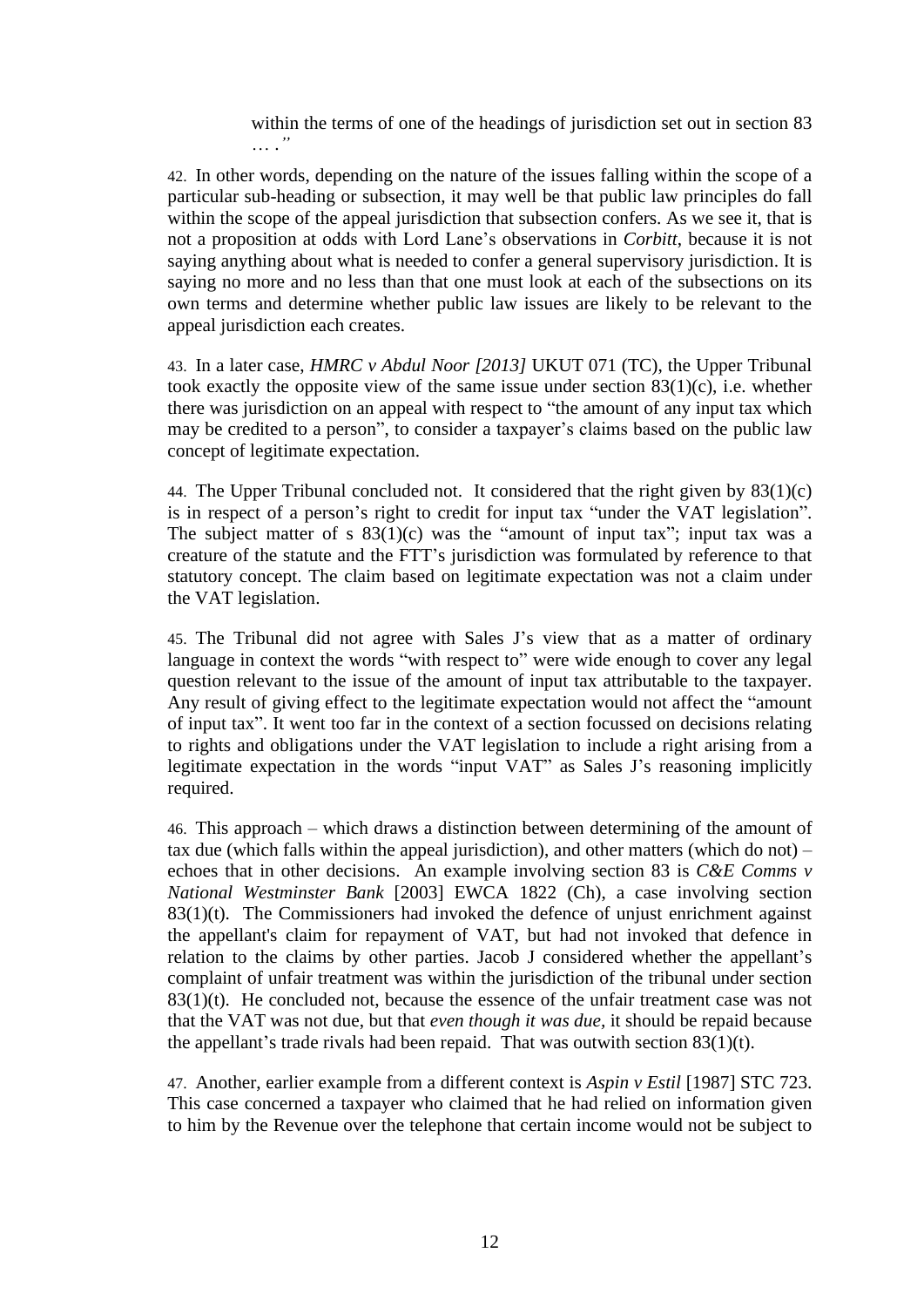tax in the United Kingdom. He argued that as a result it was unfair and oppressive for the Revenue to assess him to tax on the income. The context was a claim for income tax where section 31 TMA 1970 provided for an appeal against an assessment, but section 50 provided that if it did not appear to the tribunal that the appellant was overcharged or the assessment excessive the assessment should "*stand good*." The Court of Appeal held that the General Commissioners' jurisdiction was only "*to see whether the assessment has been properly prepared in accordance with [the] statute*". Nicholls LJ drew the following distinction:

> "The taxpayer is saying that an assessment ought not to have been made. But in saying that, he is not, under this head of complaint, saying that in this case there do not exist in relation to him all the facts which are prescribed by the legislation as facts which give rise to a liability to tax. What he is saying is that, because of some further facts, it would be oppressive to enforce that liability. In my view that is a matter in respect of which, if the facts are as alleged by the taxpayer, the remedy provided is by way of judicial review."

48. We think it is inappropriate to generalise, however. Cases are likely to differ depending on the statutory language in question. In *Aspin*, given the limitation in section 50 on the actions the General Commissioners could take, it is not surprising that Nicholls LJ considered that they had no power to set aside a liability which arose under the legislation. Likewise in *NatWest*, Jacob J's reading of section 83(1)(t) was that it conferred an appeal jurisdiction only where the challenge was that an amount of VAT was *not* in fact due. It did not confer jurisdiction in a case where the relevant VAT amount *was* due but was said to be repayable for an extraneous reason.

49. What then of the specific provision in this case? So far as relevant in the context of the current proceedings, an appeal under Section  $83(1)(p)$  is permitted "with respect to … an assessment … under section 73(1) … or the amount of such an assessment."

50. The language of section 73(1) is set out above at [21]. It can be seen that in cases where certain requirements are fulfilled - i.e., where a person has failed to make any returns or to keep relevant documents or where it appears that returns are incomplete and incorrect - then the Commissioners "may assess the amount of VAT due from him to the best of their judgment and notify it to him" (emphasis added).

51. What, then, does the appeal jurisdiction under section 83(1)(c) encompass?

52. We note one point immediately, which is that on the face of it, the scope of section  $83(1)(p)$  is broader than the scope of section  $83(1)(c)$  (the provision in issue both in *Oxfam* and *Noor*), because an appeal lies not only with respect to the *amount* of an assessment but instead with respect to "an assessment … under section 73(1)." And the wording of section 73(1), on the face of it, is permissive not mandatory – the Commissioners *may* assess the amount of VAT due to the best of their judgment and notify it.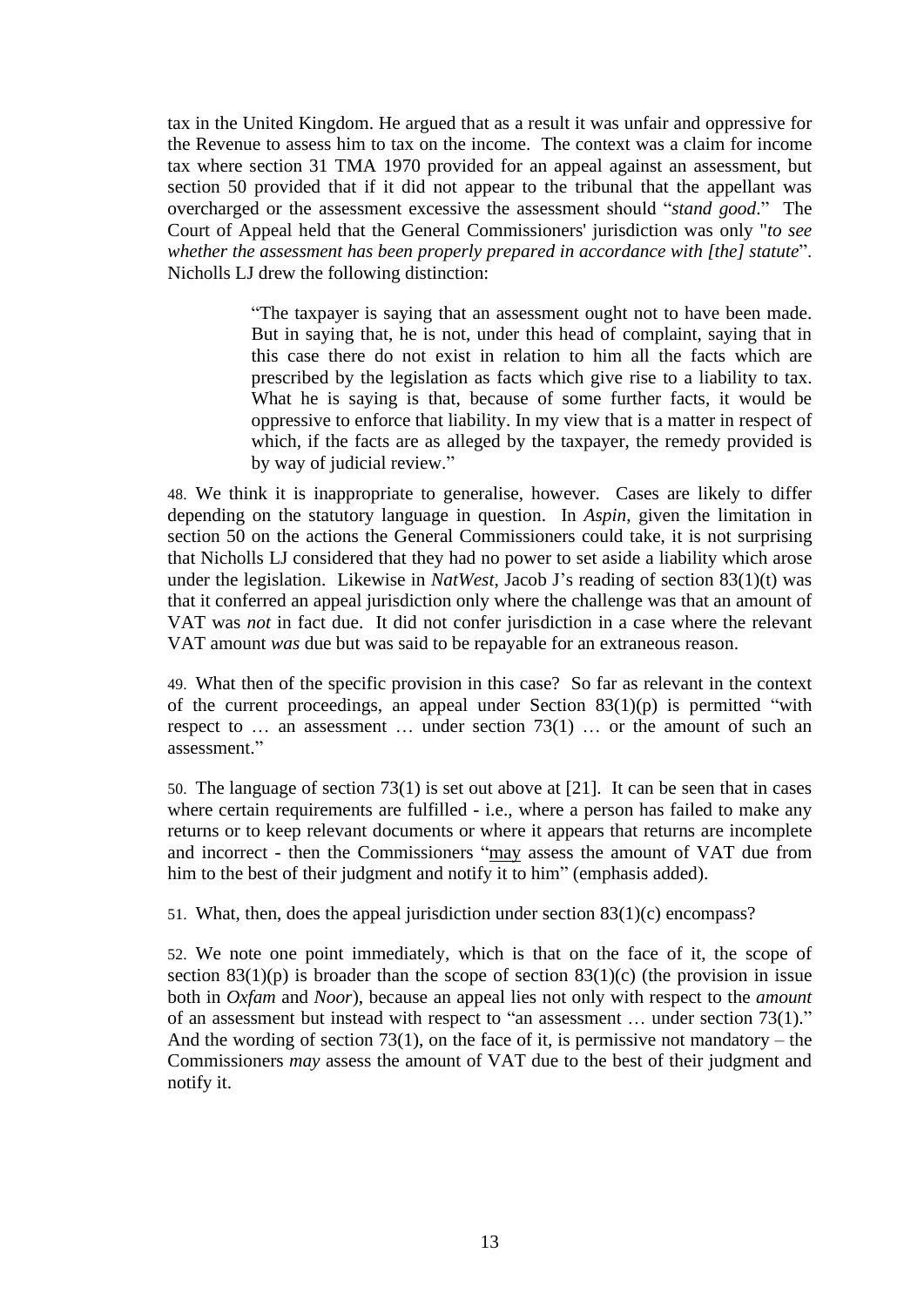53. The operation of section 73(1), taken together with section 83(1)(p), has been the subject of consideration in two important decisions of the Court of Appeal, namely *Rahman (No 2) v C&E Comms* [2003] STC 150 and *C&E Comms v Pegasus Birds [2004]* STC 1509. These are relied on by HMRC in this case as authority for the proposition that the scope of the appeal jurisdiction under section  $83(1)(p)$  is limited and does not permit the tribunal to consider defences based on general public law principles.

54. In *Rahman (No. 2)*, Chadwick LJ explained that the requirement in section 73(1) for the Commissioners to "assess the amount of VAT due … to the best of their judgment" had led to what he described as a "two stage approach to appeals under section 83(p) of the Act." Thus, at [5] and [6] he said:

"[5] Section 83(p) of the 1994 Act provides both for an appeal 'with respect to  $\dots$  an assessment under section 73(1)' and for and appeal 'with respect to  $\dots$  the amount of such an assessment.' That distinction reflects the two distinct questions which may arise where an assessment purports to have been made under section 73(1) of the Act. First, whether the assessment has been made under the power conferred under that section; and, second, whether the amount of the assessment is the correct amount of VAT for which the taxpayer is accountable.

[6] The first of these questions itself contains two elements: (i) whether the precondition to the exercise of the power is satisfied – that is to say, has there been a failure to make returns, keep records or afford facilities for inspection, or has it appeared to the commissioners that returns which have been made are incomplete or incorrect – and (ii) whether the assessment made by the commissioners was made 'to the best of their judgment'. The first of these elements is, I suspect, rarely in dispute; but the second element – the need for 'best judgment' – has led tribunals to adopt what has been described as a 'twostage approach' to appeals under section 83(p) of the Act. It has become the practice for tribunals to consider, first, whether - on the material available to the commissioners at the time when the assessment was made - the assessment satisfies the 'best judgment' test. It is only if that test is satisfied that the tribunal goes on to consider, as a second stage in the appeal, whether the assessment should be varied - or, as the taxpayer is likely to contend, reduced - by reference to additional material not available to the commissioners or in the light of explanation or argument advanced on the appeal."

55. As is apparent from this quotation, one issue with the two-stage approach is its potential inflexibility: only if stage 1 is overcome does stage 2 arise. That gave rise to an argument, deployed in *Rahman No. 2*, that if the amount of tax assessed by the Commissioners was materially in excess of that later assessed as properly due by the tribunal, then the original assessment cannot have been made to best judgment, did not pass stage 1, and consequently the tribunal had no power to re-assess the tax in a lower amount.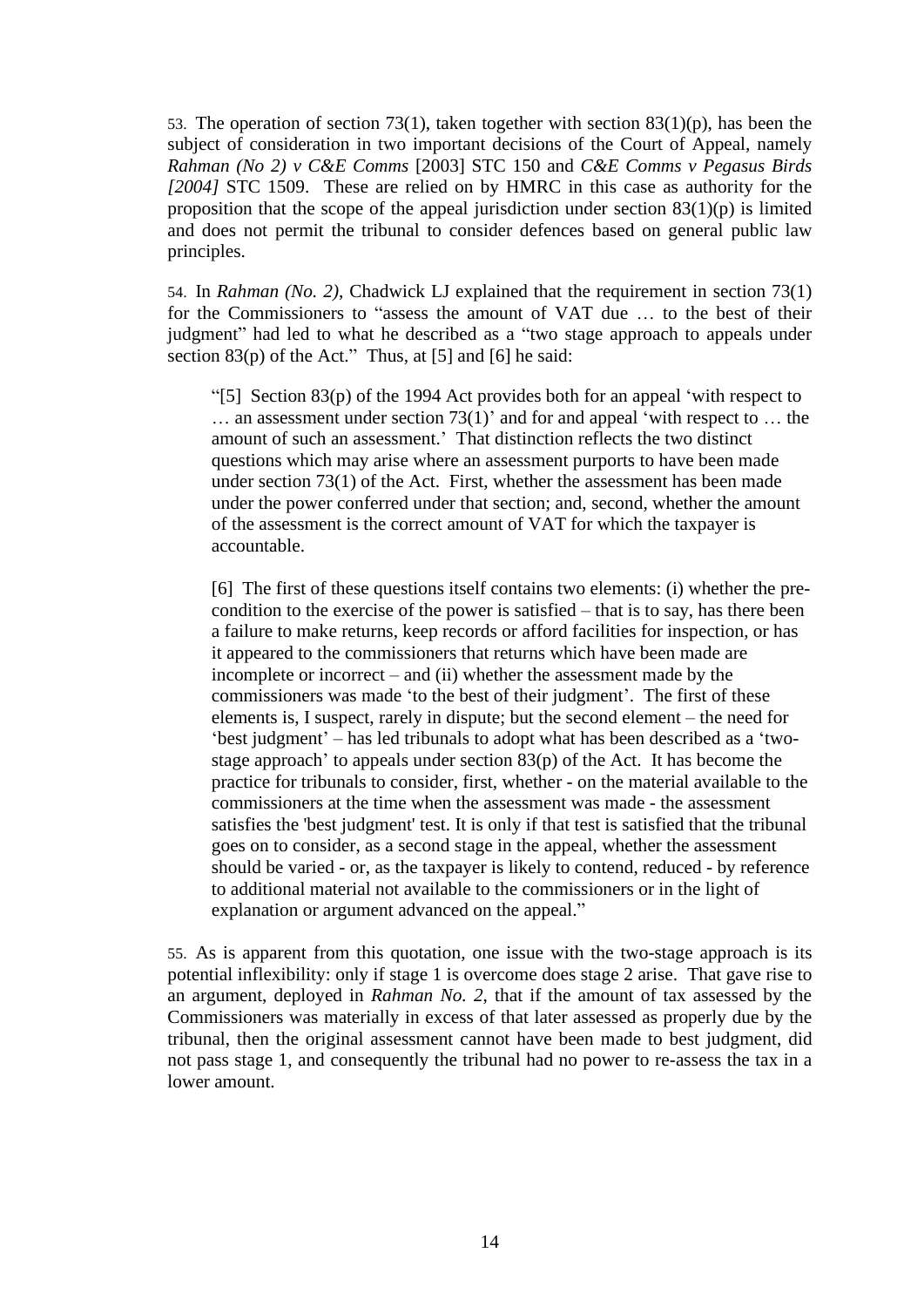56. In *Rahman No. 2*, however, Chadwick LJ explained that the "best judgment" threshold had a particular meaning, and it did not follow from the fact that there was a reduction in the assessment made by the Commissioners that the assessment had not been conducted to "best judgment" and had to be set aside without more. It would depend on the reason why (see at [32]):

"The explanation may be that the tribunal, applying its own judgment to the same underlying material at the second, or 'quantum', stage of the appeal, has made different assumptions – say, as to food/drink ratio, wastage or pilferage – from those made by the commissioners. As Woolf J pointed out in *Van Boeckel* ([1981] STC 290 at 297), that does not lead to the conclusion that the assumptions made by the commissioners were unreasonable; nor that they were outside the margin of discretion inherent in the exercise of judgment in these cases. Or the explanation may be that the tribunal is satisfied that the commissioners have made a mistake – that they have misunderstood or misinterpreted the material which was before them, adopted a wrong methodology or, more simply, made a miscalculation in the computing the amount of VAT payable from their own figures. In such cases - of which the present is one - the relevant question is whether the mistake is consistent with an honest and genuine attempt to make a reasoned assessment of the VAT payable; or is of such a nature that it compels the conclusion that no officer seeking to exercise best judgment could have made it. Or there may be no explanation; in which case the proper inference may be that the assessment was, indeed arbitrary." (Emphasis added in quotation).

57. It might be thought that this formulation of "the relevant question" bears a close relationship to the public law test of *Wednesbury* unreasonableness, and indeed in an earlier case in the same ongoing litigation, *Rahman (1)*, Carnwath LJ had said that the "best judgment" test was "indistinguishable from the familiar Wednesbury principles." In the *Pegasus Birds* decision, however, decided after both *Rahman (1)* and *Rahman (2)*, Carnwath LJ said that in light of Chadwick LJ's authoritative statement of the law in *Rahman (2)*, he considered the reference to the *Wednesbury* principles was unhelpful and a possible source of confusion, and he cautioned against attempts to refine or add to Chadwick's LJ's formulation.

58. *Pegasus Birds* dealt with the question whether, even if an assessment were to fail the best of judgment test, the automatic consequence was that there was no assessment at all, such that the tribunal had no power to go on and vary the amount of the assessment.

59. On this point, Carnwath LJ said as follows (our emphasis added in para. [27]):

"[26]…There is no general rule that a decision arrived at in breach of administrative law principles is of no effect; the consequences of the breach must be looked at in the context of the particular statutory scheme (see e.g. in another context, *R v Wicks* [1998] AC 92) …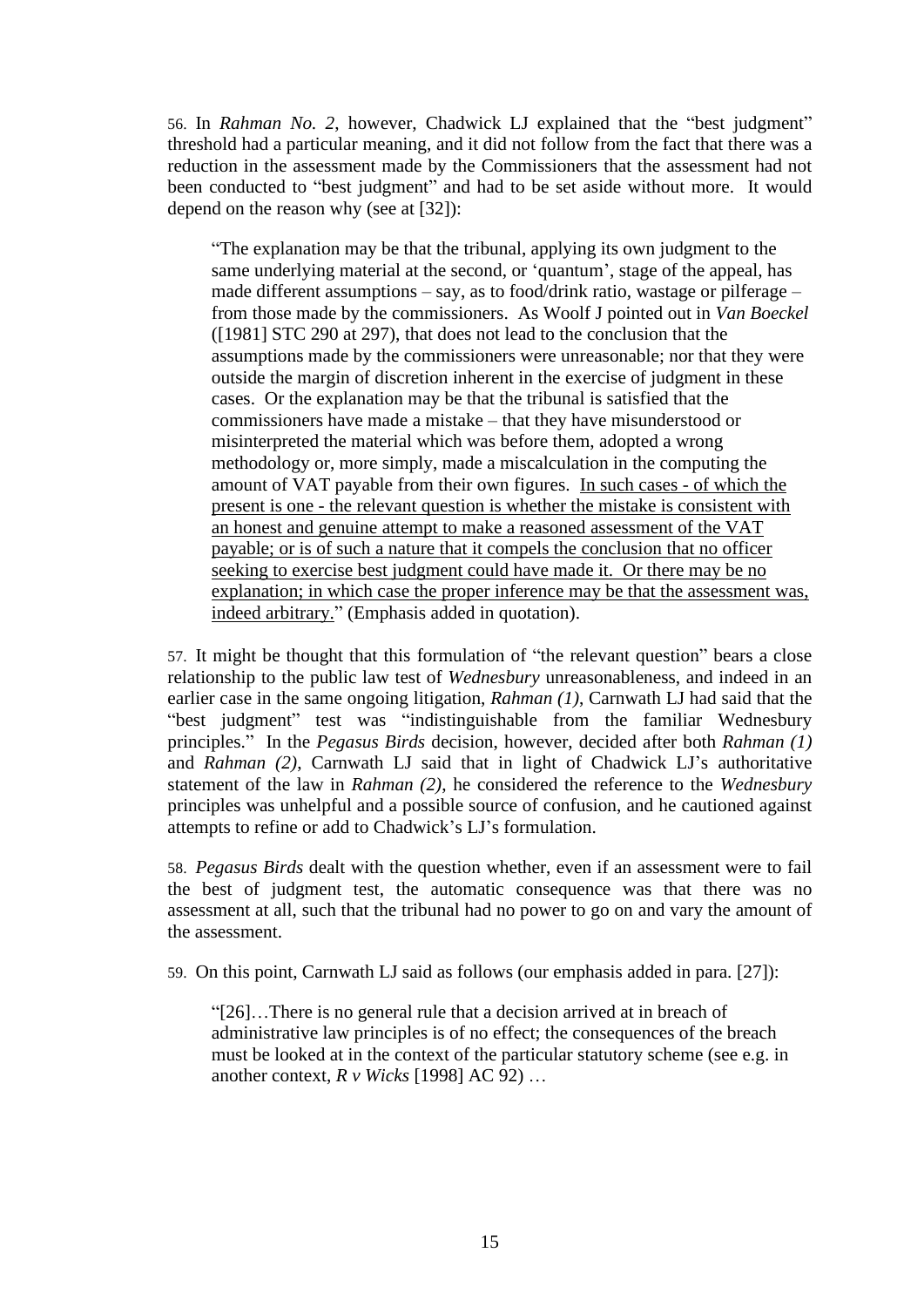[27] As has been seen, the 1994 Act lays down certain preconditions for the making of an assessment; requires the assessment to be made to the best of their judgment; and provides a right of appeal to the tribunal against either the assessment or the amount. Although the tribunal's powers are not spelt out, it is implicit that it has power either to set aside the assessment or to reduce it to the correct figure. There is no doubt that an appeal to the tribunal, rather than judicial review, is the appropriate remedy if there are grounds for treating it as of no effect (*Harley Development Inc v IRC* [1996] STC 440, [1996] 1 WLR 72)7). Thus in *Argosy* (see above) the assessment was set aside, because, under the relevant statute, it was a precondition to making an assessment that the commissioner should be 'of the opinion' that the taxpayer was liable to pay tax. The commissioner made no attempt to explain how he had formed that opinion, in the face of clear evidence that any assumed profits would have been 'swamped' by previous trading losses (see [1971] 1 WLR 514 at 516).

[28] Where, however, the complaint in substance is not against the assessment as such, but is that the amount has not been arrived at by 'best of their judgment', I see nothing in the statute or in principle which requires the whole assessment to be set aside. Clearly much will depend on the nature of the breach. We were told by Miss Foster that the Commissioners would not seek to defend an assessment which was arrived at dishonestly in any respect. That is understandable as a matter of public policy. However, the issue facing the tribunal is unlikely to be so clear-cut. Fortunately in this country, sustainable allegations of actual fraud or corruption on the part of public officials are likely to be very rare indeed. What is much more likely is an allegation that, in 'the heat of the chase' of an apparent wrongdoer, the officers concerned have, consciously or unconsciously, cut corners or closed their minds to relevant material. Defining the boundaries of 'dishonesty' in such cases is notoriously difficult (cf *Twinsectra Ltd v. Yardley* [2002] UKHL 12 at [20]-[22], [2002] 2 AC 164 at [20]-[22]).

[29] In my view, the tribunal, faced with a 'best of their judgment' challenge, should not automatically treat is as an appeal against the assessment as such, rather than against the amount. Even if the process of the assessment is found defective in some respect applying the *Rahman (2)* test, the question remains whether the defect is so serious or fundamental that justice requires the whole assessment to be set aside, or whether justice can be done simply by correcting the amount to what the tribunal finds to be a fair figure on the evidence before it. In the latter case, the tribunal is not required to treat the assessment as a nullity, but should amend it accordingly."

60. *Rahman (No. 2)* and *Pegasus Birds* thus give guidance on the decision-making framework under section 73(1) and section 83(1)(p). One way of framing the question on this appeal is to ask whether that framework is compatible with the FTT's jurisdiction under section  $83(1)(p)$  being broad enough to encompass a legitimate expectation argument by the taxpayer.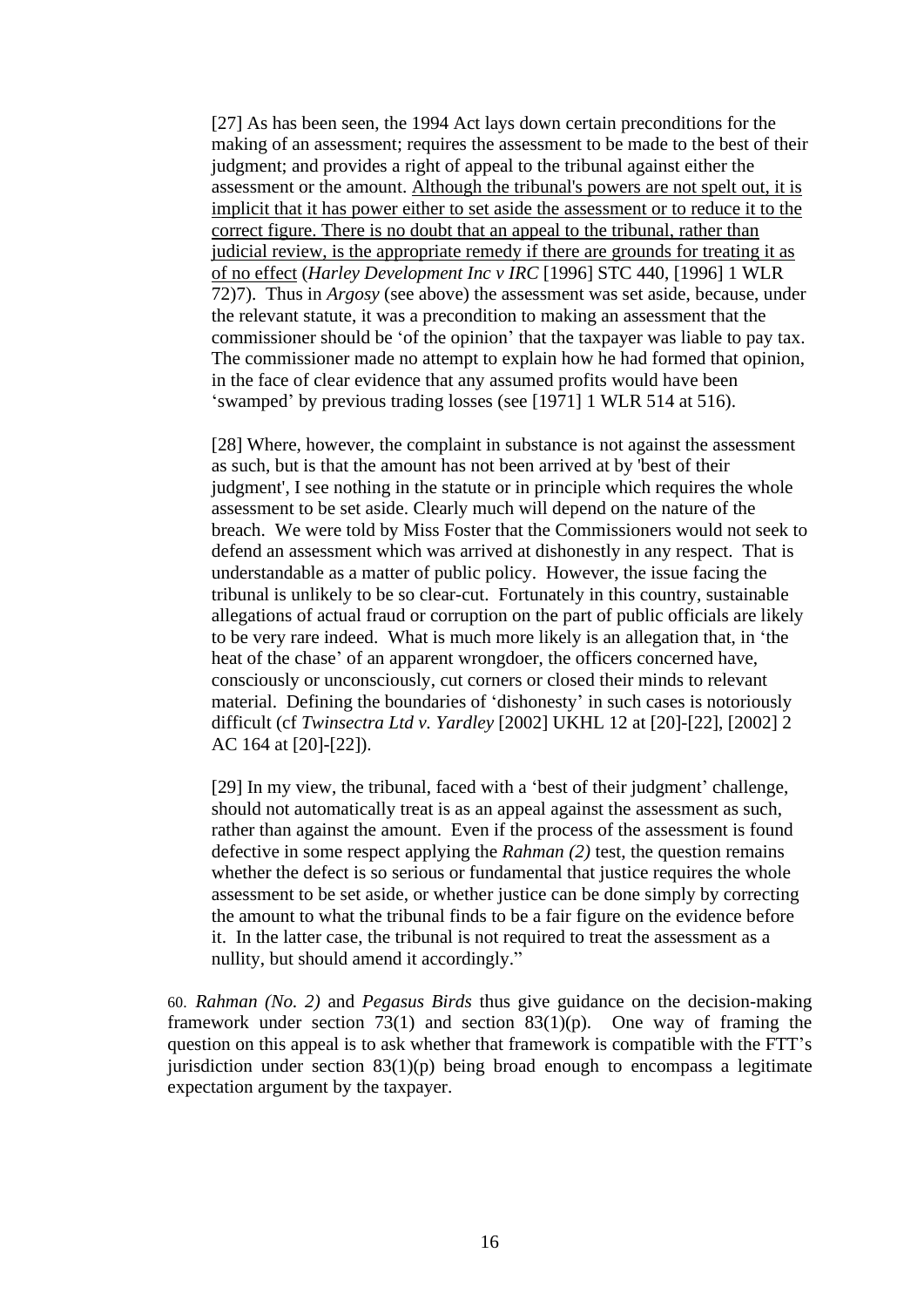61. The approach of the FTT in *Hollinger Print Ltd v HMRC* [2013] UKFTT 739 (Ch.) suggests that it is.

62. *Hollinger* was an appeal under section 83(1)(p). The FTT accepted the proposition that although the Court in *Rahman (No. 2)* and *Pegasus Birds* had been concerned with the process of assessment of tax, section 73(1) gave rise to a closely related question, namely whether to assess at all. That is because of the language of section 73(1), which provides that if the relevant conditions are fulfilled, then the Commissioners *may* assess the amount of VAT due from the taxpayer to the best of their judgment and notify it to him.

63. In discussing the approach derived from *Rahman (No. 2)* and *Pegasus Birds*, the FTT said at [58]:

> "What, in view of our discussion of the meaning of 'may' in section 73, is striking about these cases is the concentration on the use of 'best judgement' to assess the tax. There is no express consideration of the question whether, if it is found that to the best of HMRC's judgement tax is due, it should in fact be assessed ... But that approach must be viewed in light of the arguments in the appeals before the courts. The attack in each case had not been on the decision to assess, but on the judgement used in making the assessment. It seems to us that the test [] described is equally applicable to both questions and that the two questions are not to be addressed separately; there is one question only and that is whether it was wholly unreasonable to make the particular assessment".

64. In *Gore v HMRC* [2014] UKFTT 908, however, FTT decided expressly that it did *not* have jurisdiction to adjudicate on a legitimate expectation argument under section  $83(1)(p)$ .

65. The FTT considered *Pegasus Birds* at [27]. It said that there and in previous cases the Court of Appeal had closely scrutinised the wording of section 73(1), and it seemed to the tribunal inconceivable that it would have analysed best judgement in the way it did if the tribunal had an overriding power to consider whether HMRC were justified in exercising their discretion to make an assessment. If that was right the concept of best judgement would be almost redundant. At [30], the FTT summarised the position as follows:

> "For the reasons given above the scheme of section 73(1) and section  $83(1)(p)$  envisages two questions for the tribunal. Firstly whether the assessment was made to best judgement pursuant to the power in section 73(1). Secondly whether the amount of the assessment was correct. I agree with Mr Bates [counsel for HMRC] that the decision as to whether an assessment should be made is essentially a matter of enforcing the liability provided for by the statute."

66. In this case, Miss Barnes effectively adopted this conclusion, and submitted that the two questions identified at para. [30] of Gore represent the entire scope of the FTT's appellate jurisdiction under section 83(1)(p).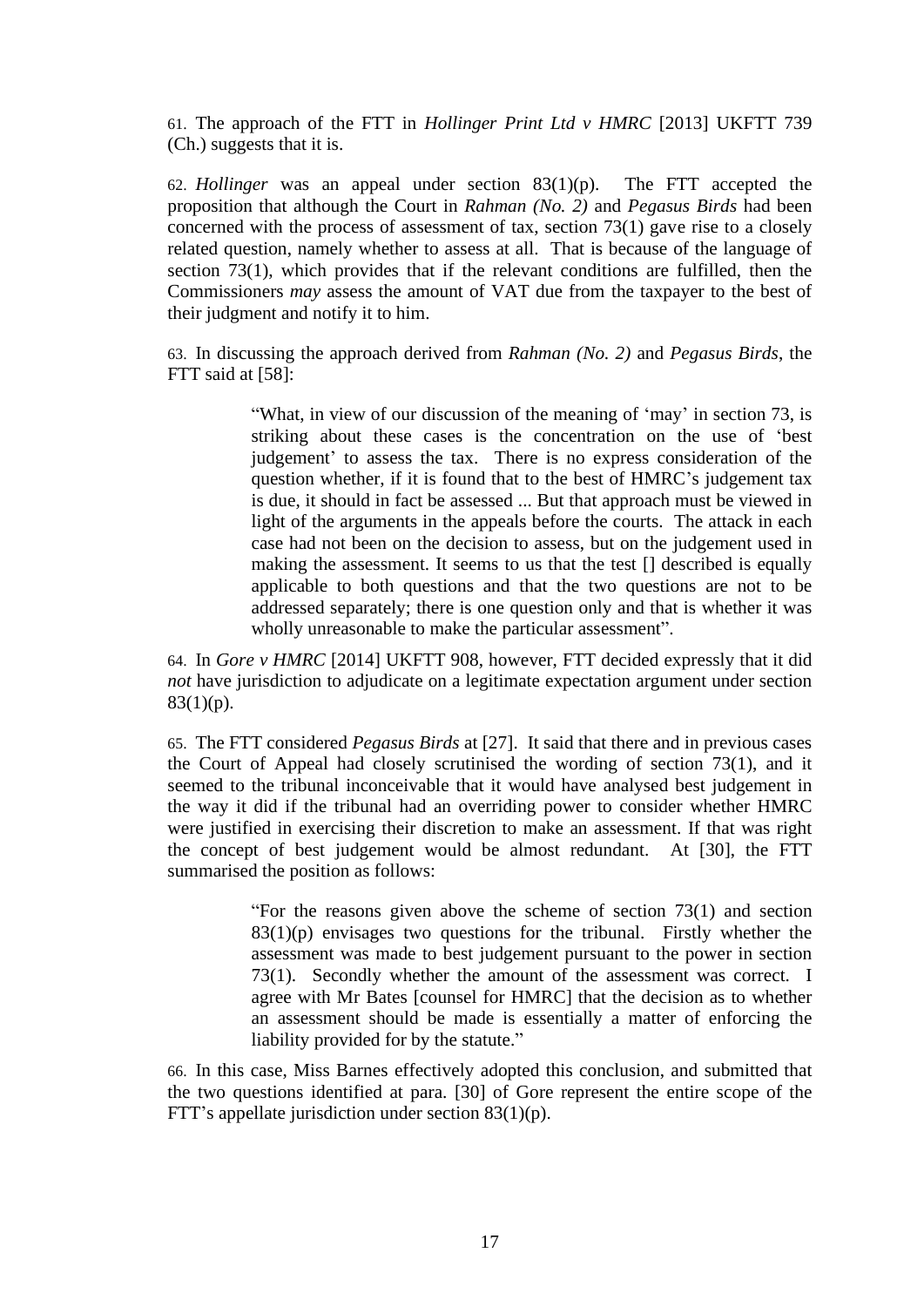67. At [44], having referred to *Southern Cross Employment Agency Ltd v HMRC*  [2014] UKFTT 088 (TC), a case concerning  $s83(1)(t)$  and  $83(1)(sa)$  in which the FTT had expressed doubts about the approach taken in *Hollinger*, the FTT in *Gore* then said as follows:

> "I do not consider that the words 'with respect to … an assessment' in section  $83(1)(p)$  are capable of incorporating within the jurisdiction of the tribunal HMRC's discretion whether or not to make an assessment. They are limited to whether the assessment is correct as a matter of law, including whether the assessment is made to best judgement."

68. Miss Barnes again adopted that position. She argued that there is a distinction between a decision to assess and how the decision is then made. The latter falls within the FTT's appellate jurisdiction but not the former.

### *The Jurisdiction Question: Conclusion & Summary*

69. It is clear from the detailed list of appeal subjects in section 83 that the FTT does not have a *general* supervisory jurisdiction (*Corbitt*). We agree with that proposition and nothing we say is intended to derogate from it.

70. That is not, however, the same thing as saying that a taxpayer may not in at least certain of the cases described in section 83(1) defend himself by challenging the validity of a decision on public law grounds. The starting point is that he should be able to (see *Beadle* at [44]). The question which arises is whether the statutory scheme expressly or by implication excludes the ability to raise a public law defence (again, see *Beadle* at [44]).

71. In the present case, the relevant statutory language provides that if certain conditions are fulfilled, the Commissioners "may assess the amount of VAT due … to the best of their judgment"  $(s.73(1))$ , and if they do then an appeal shall lie to the tribunal "with respect to" the assessment or its amount  $(s.83(1)(p))$ .

72. The word "may" is permissive, not mandatory. It must follow that an assessment is made not by operation of the statute but by a discretion exercised by HMRC. We prefer a construction of section 73(1), and therefore of section 83(1)(p), which recognises and gives effect to that word. We therefore respectfully disagree with the approach adopted in *Gore* at [30] and [44] (see [65] and [67] above), which treats the word "may" as descriptive of a separate enforcement function and attributes no weight or meaning to it in the context of section 73(1) looked at on its own terms.

73. A taxpayer has a right of appeal to the tribunal "with respect to … an assessment … under section 73(1)." Although made in a different context, and indeed in the context of statutory language which is narrower than that in section  $83(1)(p)$  (see [39] above), we agree with the comments on Sales J in *Oxfam* at [63] as to the ordinary and natural meaning of the phrase "with respect to". As a matter of language, it defines the scope of the tribunal's appellate jurisdiction not by reference to any particular legal regime or type of law, but instead by reference to the subject-matter of the subsection.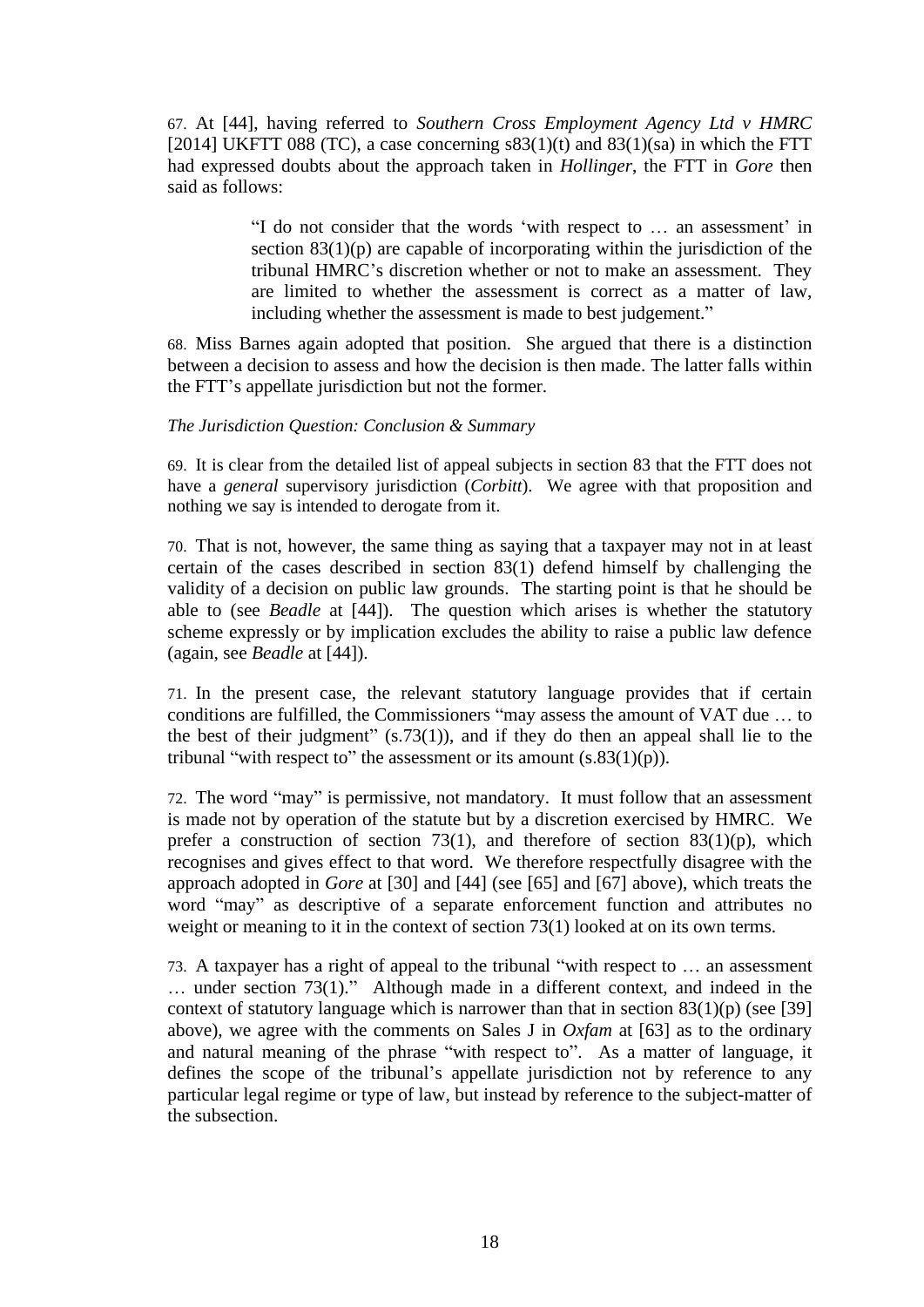74. Here the subject matter of subsection 83(1)(p) is, straightforwardly, "an assessment … under section 73(1) … or the amount of such an assessment." And for there to be "an assessment  $\ldots$  under section 73(1)" the Commissioners need to have made a decision that there should be one (see [72] above).

75. On its face, therefore, we find it difficult to see that this statutory language excludes the availability of a general public law defence based on legitimate expectation. Such a defence would seem to fall squarely within the subject-matter described.

76. We do not construe either *Rahman (No. 2)* or *Pegasus Birds* as compelling any different conclusion. If anything, we consider they support the view we have taken.

77. For one thing, neither decision was concerned with defining definitively the full scope of the appellate jurisdiction under section  $83(1)(p)$ . They were concerned with defining the scope of the "best of judgment" test and with the consequences of breach of that test. We do not read them as saying that the *only* legal questions which can ever legitimately arise on an appeal under subsection 83(1)(p) are those referred to at [5] and [6] of Chadwick LJ's judgment in *Rahman (No. 2)*, and referenced in *Gore* at [30] (see [65] above).

78. On the contrary, Carnwath LJ at [26]-[29] of *Pegasus Birds* appears to assume that a range of legal challenges might properly be made which fall within the subjectmatter of section  $83(1)(p)$ , some of which might be of such a nature that they have the effect of vitiating any assessment completely. Having referred generally to "administrative law principles" at [26], Carnwath LJ then said expressly at [27]: "There is no doubt that an appeal to the tribunal, rather than judicial review, is the appropriate remedy if there are grounds for treating it as of no effect." It is true that he then referred to a case (*Argosy*) where the assessment was set aside because the requisite statutory conditions had not been fulfilled, but as we read it, that was only an example, and we do not read it as limiting the types of vitiating factor properly falling within the scope of the appellate jurisdiction created by subsection.

79. Moreover, HMRC's approach involves making a clear distinction between (i) the decision to assess (which, despite the word "*may*" does not fall within the tribunal's appellate jurisdiction), and (ii) the process of assessment exemplified by the best of judgment test (which does). This distinction does not emerge from a straightforward reading of the subject-matter of the subsection, as we have already stated. We also have serious concerns about its workability.

80. Under the formulation of the "best of judgment test" endorsed in *Rahman (No. 2)*, the relevant question is "whether the mistake is consistent with an honest and genuine attempt to make a reasoned assessment of the VAT payable, or is of such a nature that it compels the conclusion that no officer seeking to exercise best judgment could have made it." It seems to us that issues are likely to arise in the operation of that test which might well be characterised as relating not only to the process of assessment but also to the decision to assess.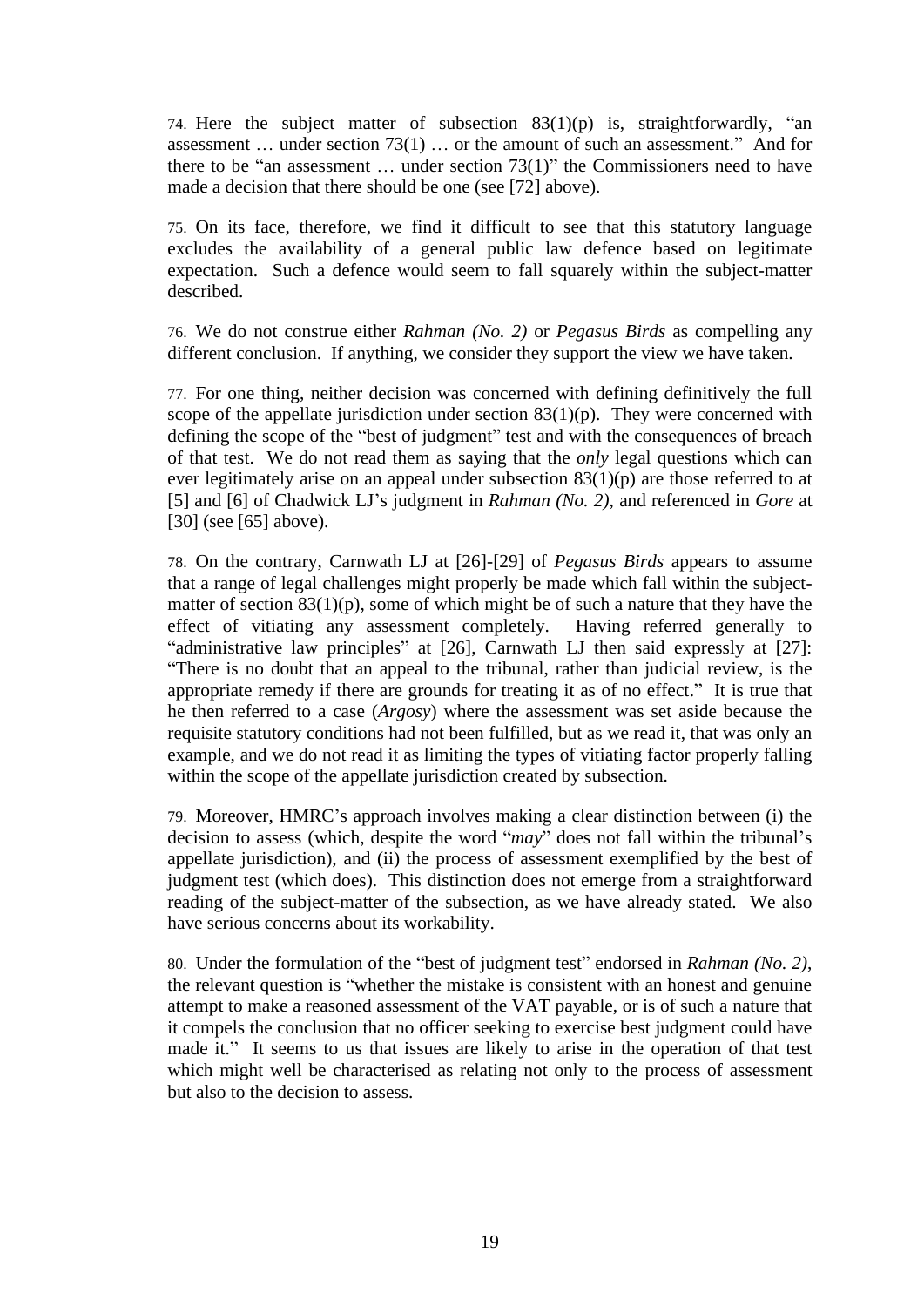81. Assume for example a case in which the taxpayer's defence is that an assessment was made dishonestly or maliciously in knowing disregard of an undertaking not to assess. HMRC's argument would be that that defence has no place on an appeal under section  $83(1)(p)$ , because it relates to the decision to assess. It is true that it does, but that is not the same as saying that it relates only to that question. On the contrary, it seems to us it might equally well be said to be relevant to the *process* assessment, because it is difficult to see how an assessment made in knowing disregard of such an undertaking – whether binding in contract or under general principles of public law – could be said to be an assessment made to best judgment. We see nothing in *Rahman (No. 2)* which limits the "best of judgment" test in a manner which would exclude such a matter from its scope, and as we have already noted, Carnwath LJ in *Pegasus Birds* plainly contemplated that matters might be relevant to the "best of judgment" test which were of such fundamental importance – including outright dishonesty at end of the spectrum but other matters also – that they would result in the assessment as a whole having to be set aside. But that in substance is the same thing as setting aside the decision to assess. There is no meaningful distinction between the two.

82. In such circumstances, it seems to us there are good policy reasons for not adopting a construction of section  $83(1)(p)$  which strictly limits the appellate jurisdiction of the FTT in the manner identified in the *Gore* decision at [30] (see [65] above), and which therefore excludes consideration of a legitimate expectation argument. We refer again to the comments of Sales J in *Oxfam* quoted at [39] above. Were one to adopt such a restrictive approach, there would be an obvious risk of duplication, delay and potential injustice given the potential for disputes to arise as to which forum any particular challenge should be brought it.

83. Finally, and again as to issues of policy, it seems to us that the interest of HMRC in achieving speedy certainty after the making of an assessment is well protected by the (shorter) time limits for appealing against assessments. Whilst there is a public interest in the tax which is raised by assessments, private law rights are also involved and injustice may be caused if the individual has to resort to judicial review because of the difficulty and expense of that course of action. Appeals against assessments do not lie in the category of cases where a decision relating to one taxpayer has wider public significance, for a decision of the FTT in one appeal will not bind the FTT in another. 1

84. Coming back then to where we started our analysis, the critical question in this case (see *Beadle* at [44]) is whether the relevant statutory scheme expressly or by implication excludes the ability to raise a public law defence of legitimate expectation (again, see *Beadle* at [44]). For all the reasons given above, we do not consider that

<sup>1</sup>They lie in the third category of cases identified by Lord Woolf in *North and East Devon health Authority Ex Parte Coughlin* [2001] QB 213 which are "likely in the nature of things to be cases where the expectation is confined to one person or a few people giving the promise or representation the character of a contract." [59]